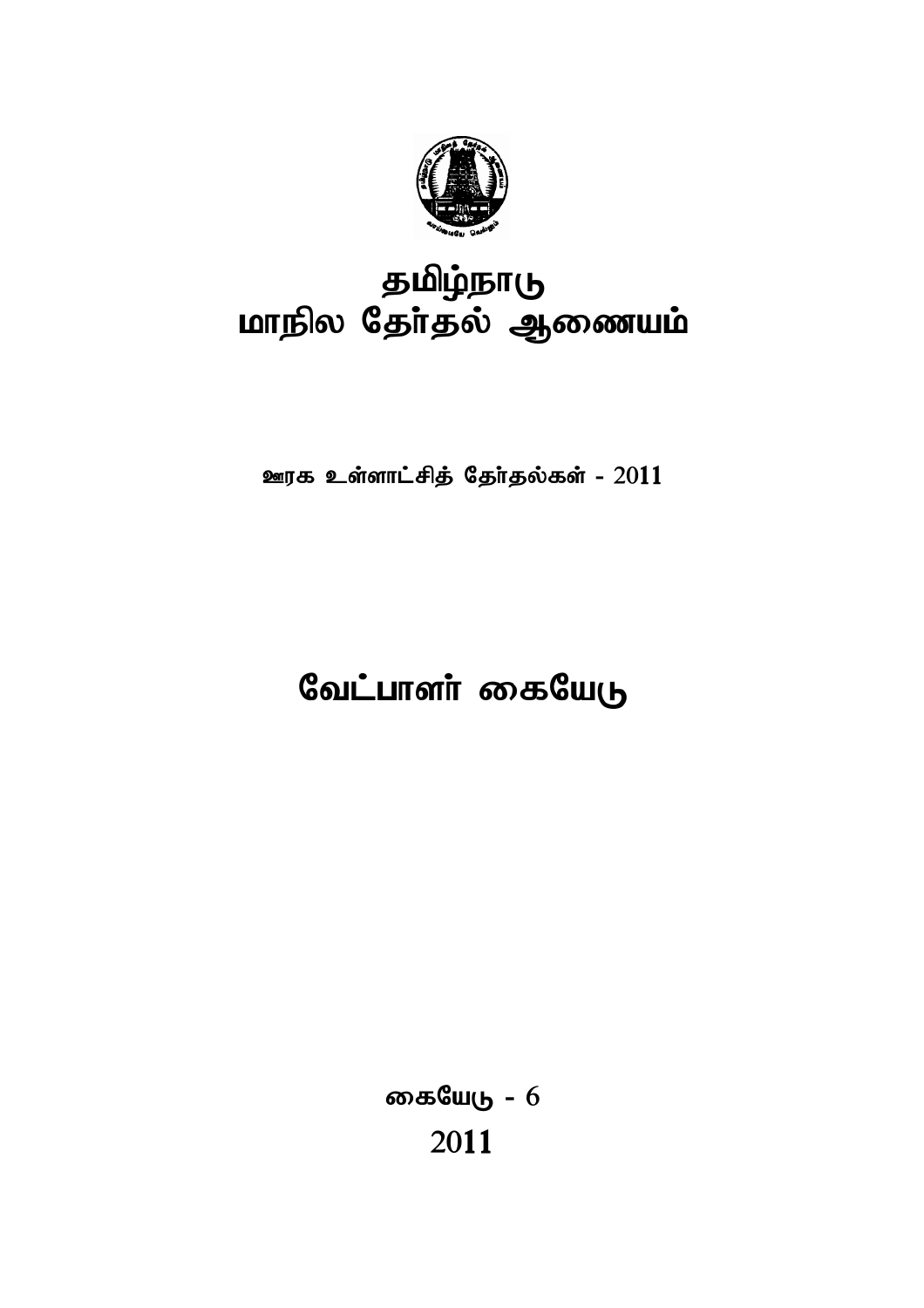# வேட்பாளா் கையேடு

ஊரக உள்ளாட்சித் தேர்தல்கள் - 2011

தமிழ்நாடு மாநில தேர்தல் ஆணையம் சென்னை 600 106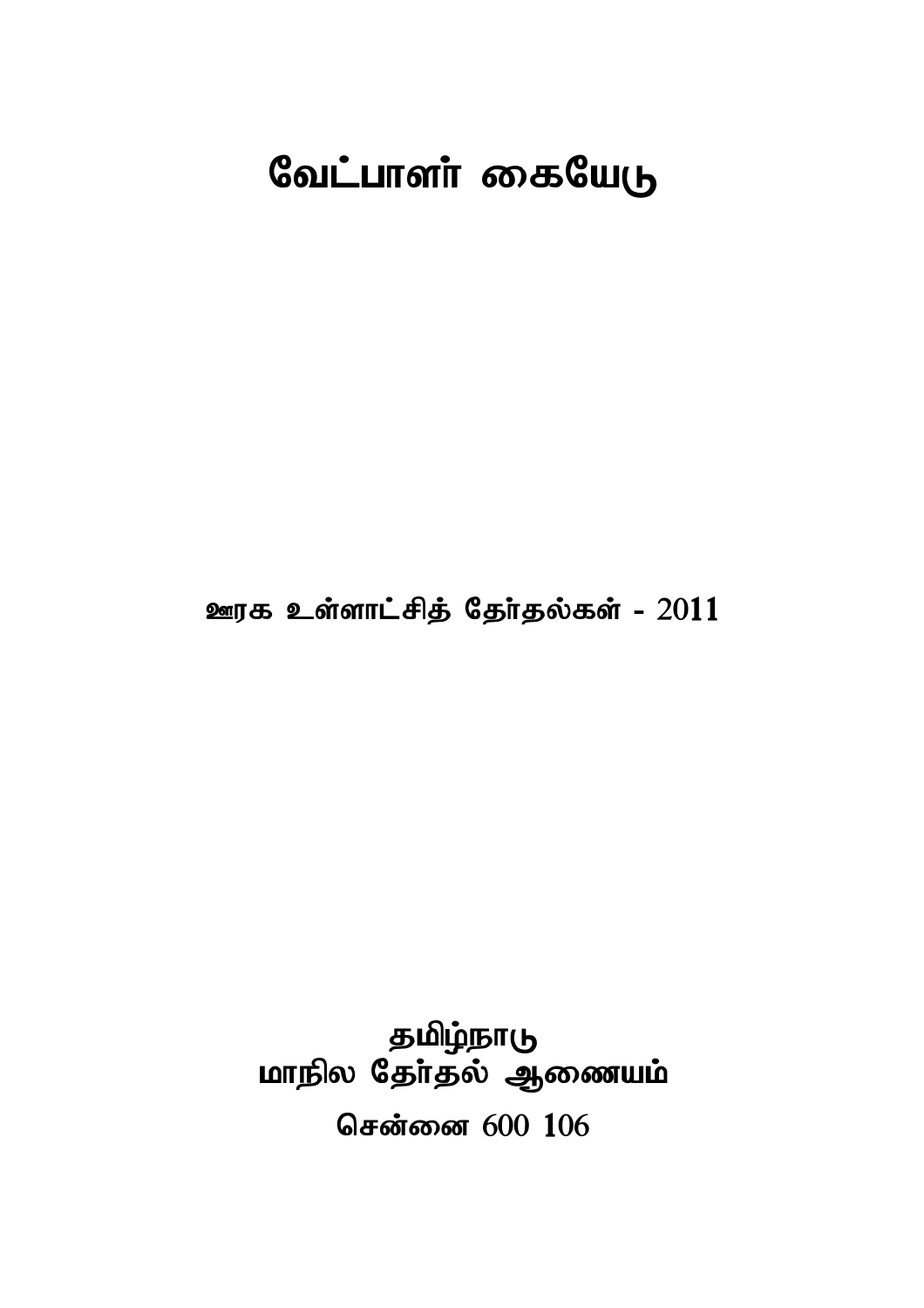## வேட்பாளா் கையேடு

ஊரக உள்ளாட்சித் தேர்தல்கள் -  $2011$ 

© 2011  $7,49,000$  படிகள்

தயாரிப்பு, வடிவமைப்பு மற்றும் வெளியீடு

## தமிழ்நாடு மாநில தேர்தல் ஆணையம்

 $208/2$ , ஜவஹர்லால் நேரு சாலை (100 அடி சாலை) அரும்பாக்கம் (opp. CMBT), வடபழனி, சென்னை  $600\; 106$ .

தொலைபேசி எண் 044-2475 3001 - 3002 நிகரி எண் 044-2475 3300, 2475 1870

E-mail ID : tnsec@tn.nic.in Website : www.tnsec.tn.nic.in

அச்சிட்டோர்

அரசு மைய அச்சகம்,

சென்னை 600 079.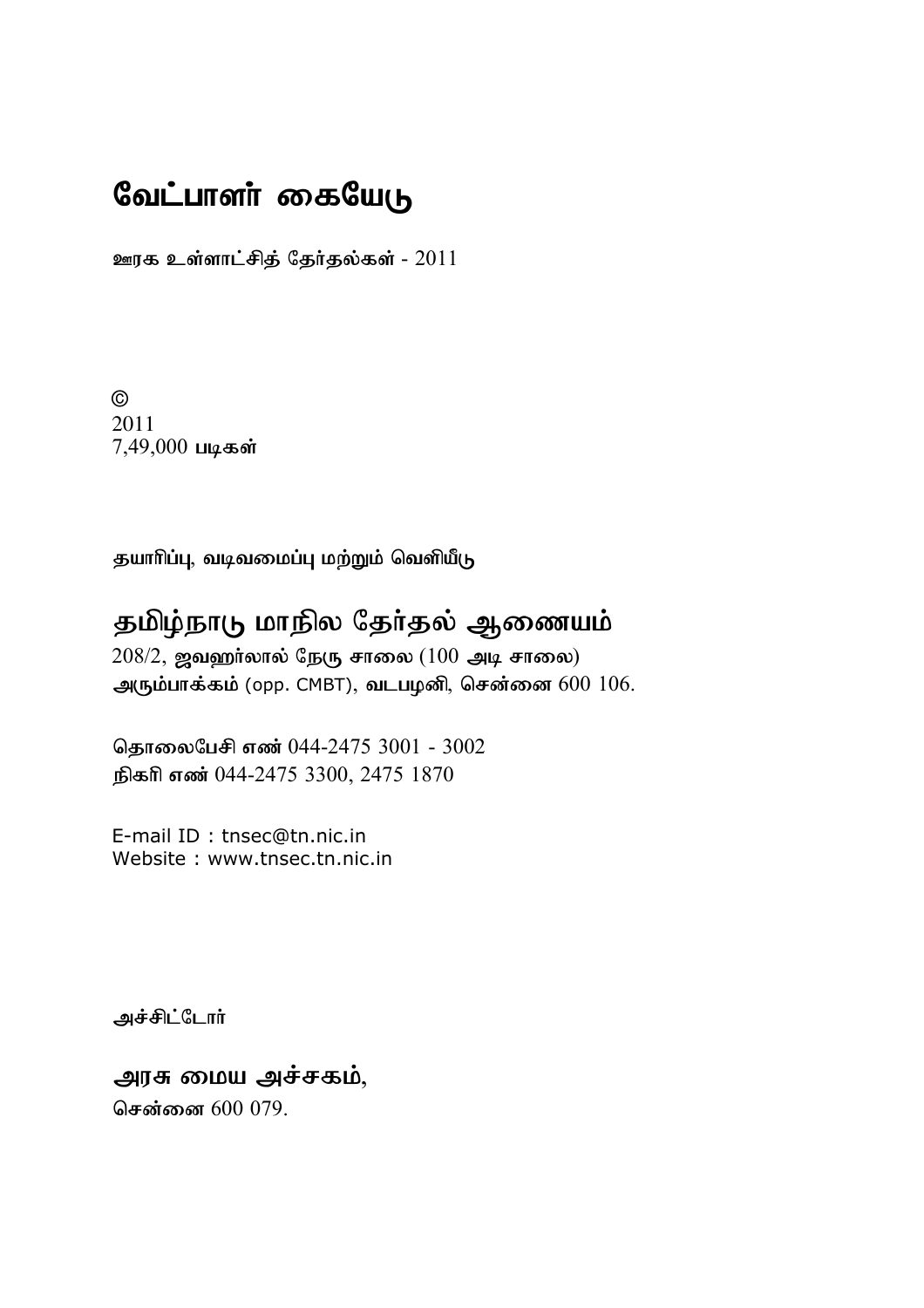## உள்ளடக்கம்

| பொருள்                                                                                      | மக்கம் |
|---------------------------------------------------------------------------------------------|--------|
| பொது                                                                                        | 1      |
| தகுதி மற்றும் தகுதியின்மை                                                                   | 1      |
| தேர்தல் அறிவிப்பு, தேர்தல் அட்டவணை மற்றும் வேட்புமனு தாக்கல்                                | 3      |
| ஆய்வு செய்தல்                                                                               | 5      |
| வேட்புமனுக்களைத் திரும்பப் பெறுதல்                                                          | 7      |
| சின்னங்கள் ஒதுக்கிடுதல்                                                                     | 8      |
| தேர்தல் முகவர்                                                                              | 10     |
| வேட்பாளர்கள் தேர்தல் காலத்தில் செய்ய வேண்டியவை மற்றும் செய்ய<br>வேண்டாதவைப் பற்றிய குறிப்பு | 10     |
| வாக்காளரை வாக்குக்காக அணுகும்போது கடைபிடிக்க வேண்டிய<br>சில கட்டுப்பாடுகள்                  | 13     |
| வாக்குச்சாவடியினுள் அனுமதிக்கப்படுவோர்                                                      | 13     |
| வாக்குச்சாவடி முகவர்கள்                                                                     | 14     |
| வாக்குச்சாவடி முகவரின் கடமைகள்                                                              | 15     |
| வாக்குச்சாவடி முகவர் கொண்டுவரக் கூடியவை                                                     | 15     |
| வாக்குச்சீட்டுக்களை எண்ணுதல்                                                                | 16     |
| முடிவுரை                                                                                    | 16     |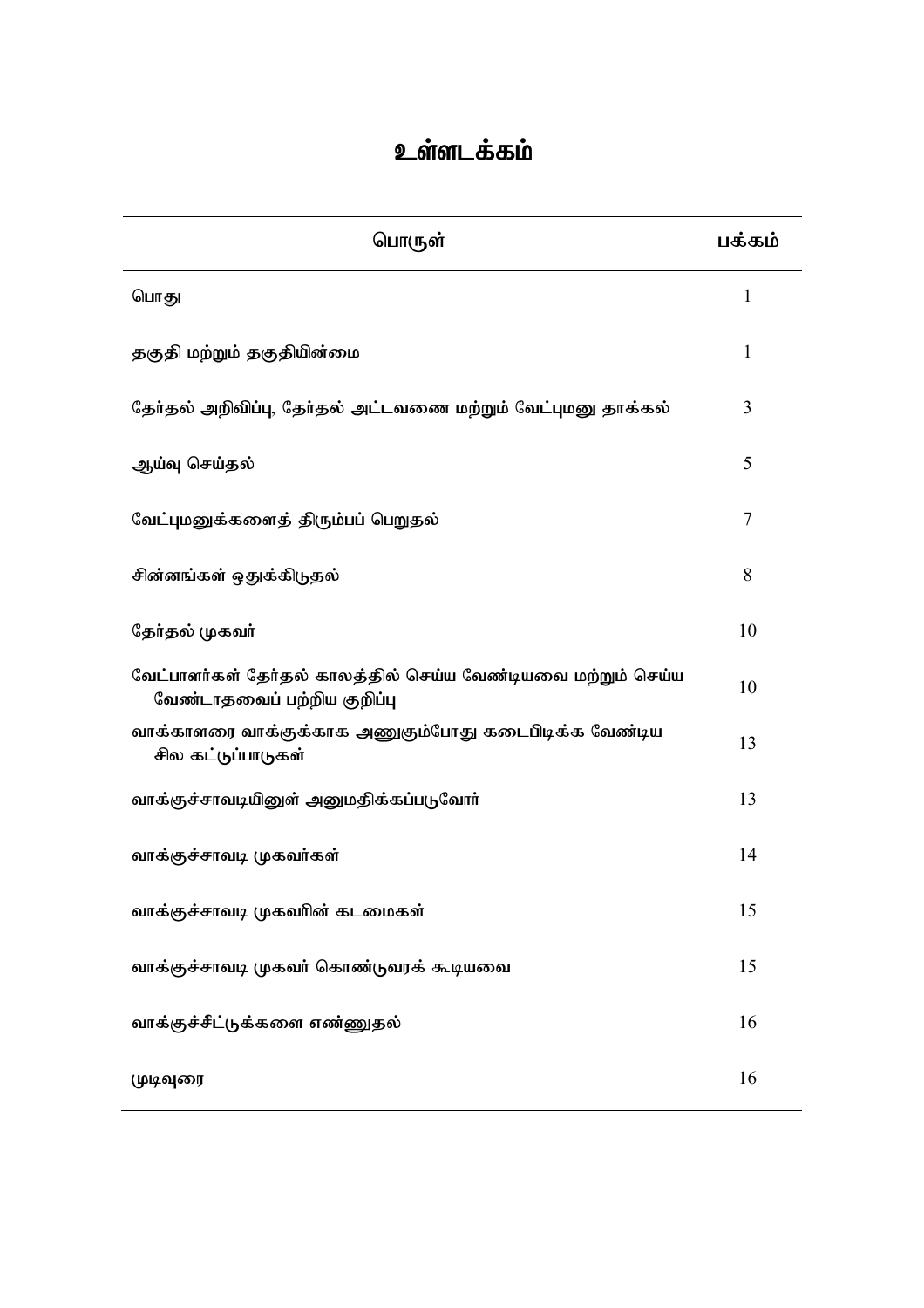## ஊரக உள்ளாட்சிக் கேர்கல்கள் - 2011 வேட்பாளர் கையேடு

#### முன்னுரை

உள்ளாட்சித் தேர்தலில் போட்டியிட விழையும் வேட்பாளர்கள், தேர்தல் நடப்பதற்கு முன் தெரிந்து கொள்ள வேண்டிய விவரங்கள் இக்கையேட்டில் கொடுக்கப்பட்டுள்ளன. ஊாாட்சிக் தேர்தல்களில் போட்டியிடும் வேட்பாளர்களாகிய உங்களுக்கு நான்கு வகை வாய்ப்புகள் உள்ளன. கிராம ஊராட்சி வார்டு, உறுப்பினராகவோ, கிராம ஊராட்சித் தலைவராகவோ, ஊராட்சி ஒன்றிய மாவட்ட ஊராட்சி வார்டு உறுப்பினராகவோ உள்ள இந்நால்வகைப் வாா்டு உறுப்பினராகவோ, பதவிகளில் ஏதாவது ஒன்றில் போட்டியிடலாம். இதற்கான விவரங்கள் மற்றும் விளக்கங்கள் இக்கையேட்டில் வழங்கப்பட்டுள்ளன.



## 1.1. இட ஒதுக்கீடு

ஆதி திராவிடர், பழங்குடியினர் மற்றும் பெண்கள் ஆகியோரின் ஒவ்வொரு பிரிவிலும், ஒவ்வொரு தேர்தலிலும் (உறுப்பினர் பதவித் தேர்தலிலும், தலைவர் பதவித் தேர்தலிலும்) குறிப்பிட்ட விகிதத்தில் இடஒதுக்கீடு, செய்யப்பட்டுள்ளது. இவை குறித்த விவரங்களைத் தொடர்புடைய தேர்தல் நடத்தும் அலுவலரால் வெளியிடப்படும் தேர்தல் அறிவிப்பிலிருந்து (election notice) நீங்கள் அறிந்து கொள்ளலாம்.

### 1.2. வாக்காளர் பட்டியல்

நடப்பு சட்டமன்றத் தொகுதிக்கான வாக்காளர் பட்டியலில் இடம் பெற்ற ஒவ்வொரு வாக்காளரும் அப்பகுதிக்குத் தொடர்புடைய கிராம ஊராட்சி வார்டுகளின் வாக்காளர் பட்டியலில் இடம் பெறத் தகுதியுடையவராவார். ஒரு கிராம ஊராட்சியில் உள்ள அனைத்து வார்டுகளின் வாக்காளர் பட்டியல்களையும் ஒருங்கிணைத்தால் அல்லது தொகுத்தால், அதுவே அந்த கிராம ஊராட்சியின் வாக்காளர் பட்டியல் ஆகும். ஒரு ஊராட்சி ஒன்றிய வார்டில் உள்ள அனைத்து கிராம ஊராட்சி வார்டுகளின் வாக்காளர் பட்டியல்களையும் தக்கவாறு ஒருங்கிணைத்தால் அதுவே அந்த ஊராட்சி ஒன்றிய வார்டிற்கான வாக்காளர் பட்டியல் ஆகும். அதே போன்று ஒரு மாவட்ட ஊராட்சி வார்டில் உள்ள அனைத்து கிராம ஊராட்சி வார்டுகளின் வாக்காளர் பட்டியல்களையும் தக்கவாறு ஒருங்கிணைத்தால் அதுவே அந்த மாவட்ட ஊராட்சி வார்டுக்கான வாக்காளர் பட்டியல் ஆகும். நீங்கள் எந்தத் தேர்தலுக்குப் போட்டியிட்டாலும் அத்தேர்தலுக்குத் தொடர்புடைய வார்டின் வாக்காளர் பட்டியலில் இடம் பெற்ற வாக்காளர்கள் அனைவரும் வாக்களிக்கத் தகுதி படைத்தவர் ஆவர்.

## பகுதி -  $2$

## தகுதி மற்றும் தகுதியின்மை

நீங்கள் கிராம ஊராட்சியின் தலைவர் பதவியிடத்திற்கோ, உறுப்பினர் பதவியிடத்திற்கோ, ஊராட்சி ஒன்றிய வார்டு, உறுப்பினர் பதவியிடத்திற்கோ, மாவட்ட ஊராட்சி வார்டு உறுப்பினர் பதவியிடத்திற்கோ போட்டியிடுவதற்குக் கீழ்க்கண்ட (பத்தி 2.1.) தகுதிகளைப் பெற்றிருக்க வேண்டும். மற்றும் கீழே குறிப்பிடப்பட்டுள்ள (பத்தி 2.2.) தகுதியின்மை எதனையும் பெற்றிருக்கக் கூடாது.

 $\mathbf{1}$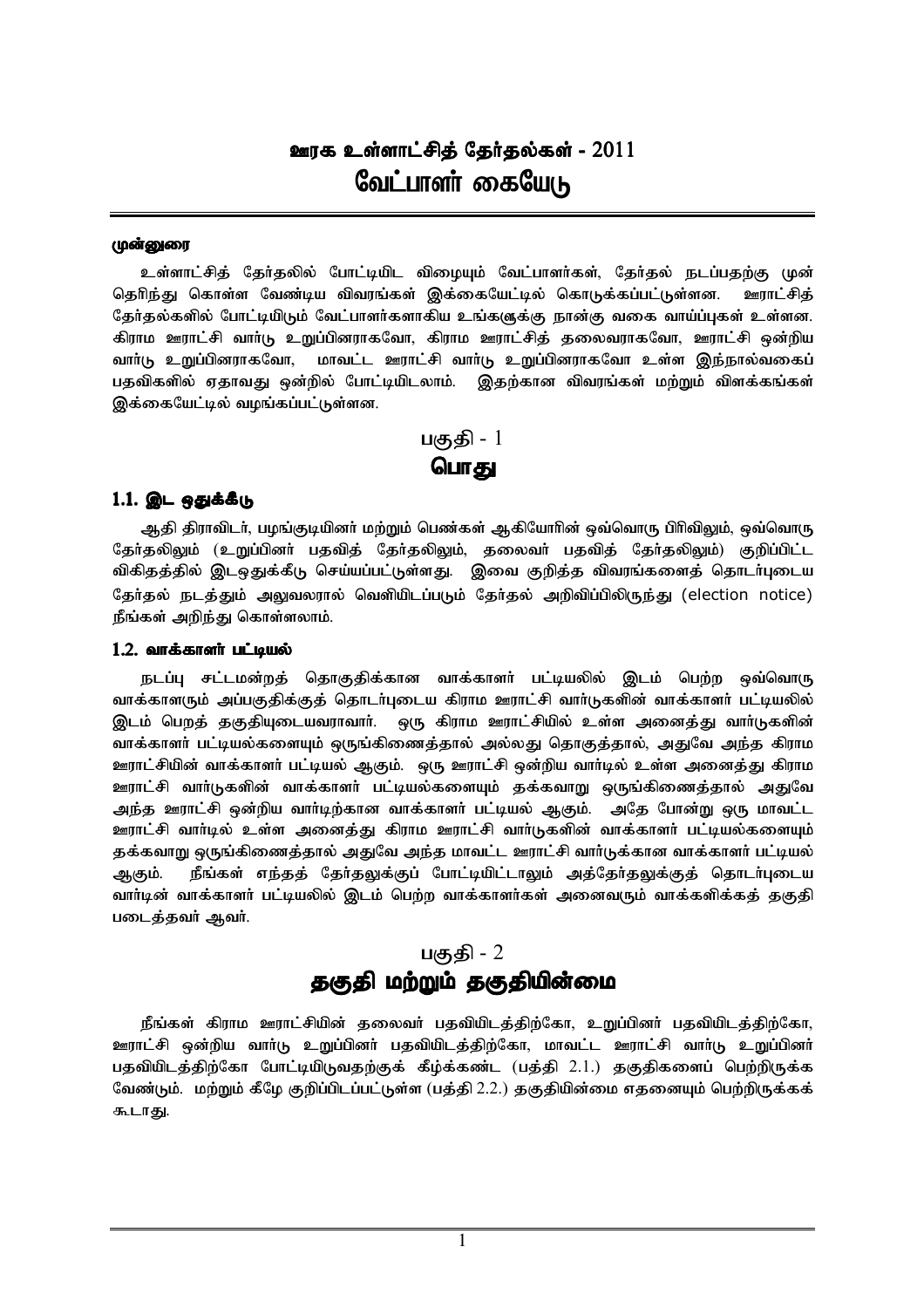#### 2.1. தகுதி

- (அ) நீங்கள் எந்த ஊராட்சி அமைப்பின் உறுப்பினராக அல்லது தலைவராக போட்டியிட விரும்புகின்றீர்களோ, அந்த அமைப்பின் வாக்காளர் பட்டியலில் உங்கள் பெயர் இடம் பெற்றிருக்க வேண்டும். உதாரணமாக, கிராம ஊராட்சி வார்டின் ஒரு உறுப்பினர் பதவியிடத்திற்கு நீங்கள் போட்டியிட்டால், அந்தக் கிராம ஊராட்சியின் வாக்காளர் பட்டியலில் உங்கள் பெயர் எந்த ஒரு வார்டிலாவது இடம் பெற்றிருக்க வேண்டும். அதே போன்று நீங்கள் ஒரு ஊராட்சி ஒன்றிய வார்டு உறுப்பினர் பதவியிடத்திற்குப் போட்டியிட்டால், உங்கள் பெயர் சம்பந்தப்பட்ட ஊராட்சி ஒன்றியத்தின் வாக்காளர் பட்டியலில் எந்த ஒரு வார்டிலாவது இடம் பெற்றிருக்க வேண்டும். அது போன்றே நீங்கள் ஒரு மாவட்ட ஊராட்சி வார்டு உறுப்பினர் பதவியிடத்திற்கு போட்டியிட்டால் உங்கள் பெயர் அந்த மாவட்ட ஊராட்சியின் வாக்காளர் பட்டியலில் எந்த ஒரு வார்டிலாவது இடம் பெற்றிருக்க வேண்டும்.
- (ஆ) வேட்புமனு தாக்கல் செய்யும் கடைசி நாளன்று நீங்கள் 21 வயது நிரம்பியவராக இருக்க வேண்டும்.
- (இ) ஒதுக்கீடு செய்யப்பட்ட தலைவர் பதவியிடத்திற்கோ அல்லது உறுப்பினர் பதவியிடத்திற்கோ நீங்கள் போட்டியிட்டால் அந்தப் பதவியிடம் எந்தப் பிரிவினருக்கு (வகுப்பினர் அல்லது பெண்கஞுக்கு) ஒதுக்கீடு செய்யப்பட்டுள்ளதோ அந்தப் பிரிவினைச் சார்ந்தவராகவோ அல்லது அந்த வகுப்பினைச் சார்ந்தவராகவோ அல்லது அப்பிரிவின் பெண்ணாகவோ இருத்தல் வேண்டும். உதாரணமாக, ஒரு இடம் ஆதி-திராவிடர் வகுப்பைச் சேர்ந்த பெண்களுக்கு ஒதுக்கீடு, செய்யப்பட்டிருந்தால் நீங்கள் ஆதி திராவிடர் வகுப்பினரைச் சேர்ந்தவராகவும், பெண்ணாகவும் இருக்க வேண்டும். அதே போன்று பழங்குடியினர் வகுப்பைச் சேர்ந்த பெண்களுக்கு ஒதுக்கப்பட்ட இடத்தில் அவ்வகுப்பைச் சேர்ந்த பெண்கள்தான் போட்டியிட இயலும் என்பதையும் தெரிந்து கொள்ள வேண்டும். பொது (பெண்கள்) என ஒதுக்கப்பட்ட இடத்தில் பெண்கள் (அனைத்து வகுப்பைச் சார்ந்த பெண்களும்) மட்டுமே போட்டியிடலாம்.

#### 2.2. தகுதியின்மை

 $\overline{\phantom{a}}$ 

வேட்பு மனுக்கள் பரிசீலனைக்கு எடுத்துக் கொள்ளப்படும் நாளன்று கீழ்க்கண்ட தகுதியின்மை வரிசையில் எதிலும் உங்கள் பெயர் இருக்கக் கூடாது.

- (அ) எந்த ஒரு குற்றவழக்கிலும் மற்றும் தேர்தல் வழக்கிலும் தண்டனை அடைந்தவராக இருக்கக் கூடாது. அவ்வாறு தண்டனை பெற்றிருந்தால் தண்டனை முடிவு அடைந்த நாளிலிருந்து ஆறு ஆண்டு காலத்திற்கு நீங்கள் தேர்தலில் போட்டியிடுவதற்குத் தகுதி அற்றவராகக் கருதப்படுவீர்கள்.
- (ஆ) 1955-ம் ஆண்டு குடியுரிமை பாதுகாப்புச் சட்டத்தின் கீழ் (Protection of Civil Rights Act, 1955) தண்டனை பெற்றவராக இருக்கக் கூடாது. அவ்வாறு பெற்றிருப்பின் தண்டனை வழங்கப்பட்ட நாளிலிருந்து ஆறு ஆண்டு காலத்திற்கு நீங்கள் தேர்தலில் போட்டியிடுவதற்குத் தகுதியற்றவராகக் கருதப்படுவீர்கள்.
- (இ) செவிட் $t$ நமையாகவோ அல்லது மனநலம் குன்றியவராகவோ இருக்கக் கூடாது.
- (ஈ) பெற்ற கடனைத் தீர்க்க வகையற்றவர் என மனுச் செய்துள்ளவராகவோ அல்லது உரிய நீதிமன்றத்தில் அவ்வாறு தீர்ப்பு அளிக்கப்பட்டிருப்பவராகவோ இருக்கக் கூடாது.
- (உ) நீங்கள் எந்த ஊராட்சி $^*$ யில் உறுப்பினராக அல்லது தலைவராகப் போட்டியிட விரும்புகிறீர்களோ அந்த ஊராட்சியுடன் மற்றும் எந்த ஒரு ஊராட்சியுடனும் எந்த ஒரு வேலைக்கான அல்லது பொருட்கள் வமங்குவதற்கான ஒப்பந்ததாரராக இருக்கக் கூடாது.

ஊராட்சி என்பது கிராம ஊராட்சி, ஊராட்சி ஒன்றியம் மற்றும் மாவட்ட ஊராட்சியினைக் குறிக்கும்.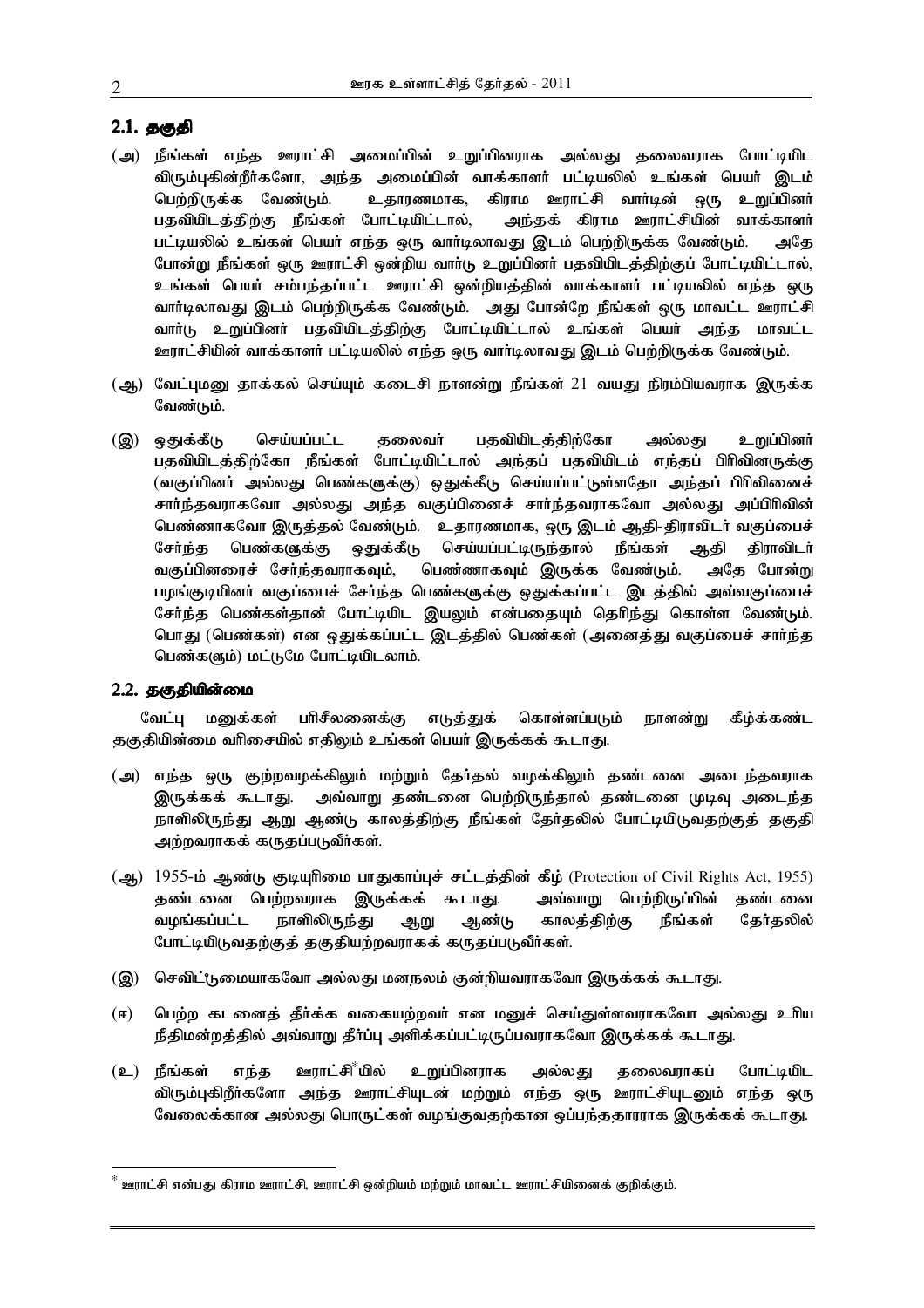- <u>(ஊ) நீங்கள் சம்பந்தப்பட்ட ஊராட்சியின் சட்ட ஆலோசகராகவோ, வழக்கறிஞராகவோ</u> நியமிக்கப்பட்டிருக்கக் கூடாது.
- (எ) தமிழ்நாடு ஊராட்சிகள் சட்டம், 1994-ன் எந்த ஒரு பிரிவின் கீழும் மற்றும் விதிகளின்படியும் தகுதி அற்றவராக நீங்கள் இருக்கக் கூடாது.
- (ஏ) நீங்கள் சம்பந்தப்பட்ட ஊராட்சியில் அல்லது வேறு எந்த ஒரு உள்ளாட்சி மற்றும் அரசுத்துறை, நிறுவனம் ஆகியவற்றில் பணியாளராகவோ, அரசு சார்புடைய அலுவலராகவோ இருக்கக் கூடாது.
- (ஐ) நீங்கள் சம்பந்தப்பட்ட ஊராட்சிக்குச் சேரவேண்டிய தொகைகளைச் செலுத்தாமல் நிலுவையில் வைத்திருக்கக் கூடாது.
- (ஒ) நீங்கள் தேர்தல் குற்றங்களுக்காகத் தண்டிக்கப்பட்டிருக்கக் கூடாது.

#### 2.3. ஒன்றிற்கும் மேற்பட்ட பதவியிடங்களில் போட்டியிட விதிக்கப்பட்டுள்ள தடை

நீங்கள் கிராம ஊராட்சி வார்டு உறுப்பினர், கிராம ஊராட்சித் தலைவர், ஊராட்சி ஒன்றிய வார்டு உறுப்பினர், மாவட்ட ஊராட்சி வார்டு உறுப்பினர் ஆகிய நான்கு பதவியிடங்களில் ஏதேனும் ஒரு பதவியிடத்திற்கு மட்டுமே போட்டியிட முடியும். இவற்றில் <u>ஒன்றிற்கும்</u> மேற்பட்ட பதவியிடங்களுக்கு நீங்கள் வேட்பு மனு தாக்கல் செய்திருந்து அவற்றில் ஏதேனும் ஒன்றைத் தவிர மற்றவற்றை குறித்த நாளுக்குள் திரும்பப் பெற வேண்டும். தவறும்பட்சத்தில் குலுக்கல் முறையில் ஏதேனும் ஒரு பதவியிடத்திற்கு மட்டும் நிர்ணயித்து மற்ற பதவியிடங்களுக்கான வேட்புமனுக்கள் அனைத்தும் தேர்தல் நடத்தும் அலுவலரால் நிராகரிக்கப்படும் என்பதை கவனத்தில் கொள்ள வேண்டும்.

#### பகுதி - 3

## தேர்தல் அறிவிப்பு, தேர்தல் அட்டவணை மற்றும் வேட்புமனு காக்கல்

3.1.(அ) தமிழ்நாடு மாநிலத் தேர்தல் ஆணையத்தால் தேர்தல் அறிவிக்கை வெளியிடப்பட்ட பின்பு தேர்தல் அட்டவணைப்படி தேர்தல் நடவடிக்கைகள் தொடங்கும். கமிம்நாடு மாநில தேர்தல் ஆணைய அறிவிக்கையின்படி, தொடர்புடைய தேர்தல் நடத்தும் அலுவலரால் தேர்தல் அறிவிப்பு வெளியிடப்படும். அவ்வறிவிப்பில் குறிப்பிட்டுள்ளவாறு வேட்பு மனுக்கள் பெற நாட்களில் நிர்ணயிக்கப்பட்ட இடத்தில் நிர்ணயிக்கப்பட்ட அதற்கென நியமிக்கப்பட்ட அலுவலரால் பெறப்படும்.

(ஆ) வேட்பு மனுக்கள் தாக்கல் செய்ய நிர்ணயிக்கப்பட்ட இறுதி நாளுக்கு அடுத்த நாள் (பொது விடுமுறை நாளாக இருப்பின் அடுத்த வேலை நாள்) வேட்பு மனுக்கள் ஆய்வுக்கு எடுத்துக் கொள்ளப்படும். இதுகுறித்து தேர்தல் அறிவிப்பில் குறிப்பிடப்பட்டிருக்கும்.

(இ) வேட்பாளர் விரும்பினால், ஆய்வு நாளுக்குப் பிறகு இரண்டாம் நாள் (பொது விடுமுறை நாளாக இருப்பின் அடுத்த வேலை நாள்) மாலை 3.00 மணிக்குள், வேட்பு மனுவைத் திரும்பப் பெறலாம். அந்நேரத்தில், ஒரு நபரால் ஒன்றுக்கு மேற்பட்ட பதவியிடங்களுக்குச் செல்லத்தக்க வேட்பு மனுக்களை தாக்கல் செய்திருந்தால் வருகை தந்துள்ள வேட்பாளர்கள் முன்னிலையில் குலுக்கல் முறையில் ஒரு பதவியிடத்திற்கான வேட்புமனு மட்டும் ஏற்றுக்கொள்ள முடிவு மேற்கொள்ளப்படும்.

(ஈ) ஒரு பதவிக்கு அல்லது ஒரு இடத்திற்கு ஒரு நபர் மட்டுமே போட்டியிட்டால், அந்நபர் போட்டியின்றி தேர்ந்தெடுக்கப்பட்டதாக அறிவிக்கப்படுவார். ஒன்றுக்கு மேற்பட்ட நபர்கள் ஒரு இடத்திற்குப் போட்டியிட்டால் அவர்களில் ஒருவரை வாக்காளர்கள் தேர்ந்தெடுப்பதற்கு வசதியாக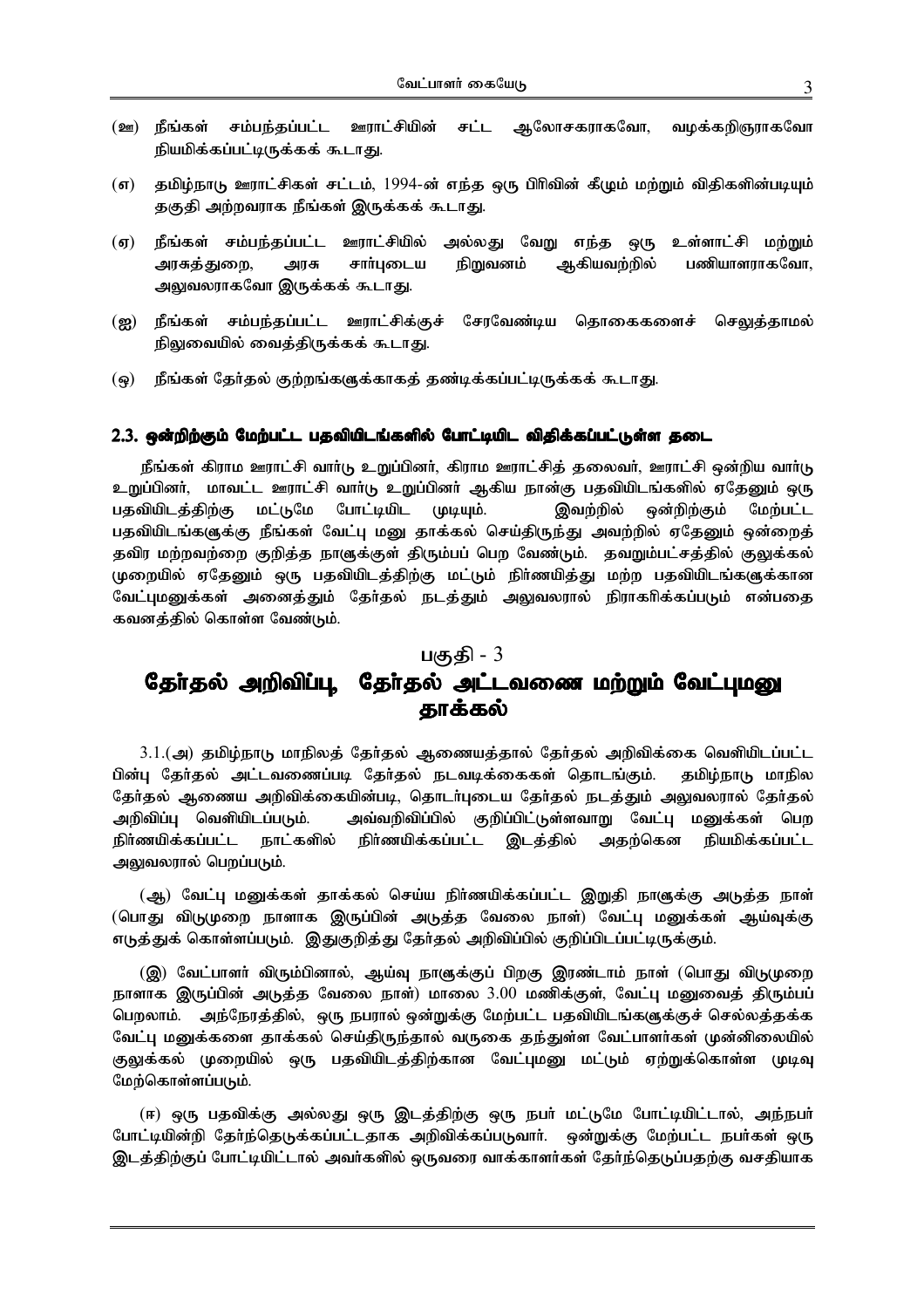வாக்குப் பதிவு நடைபெறும். வாக்குப் பதிவு, தேர்தல் அறிவிக்கையில் குறிப்பிட்டபடி, குறித்த நாளில் நடைபெறும்.

#### 3.2. வேட்பு மனு தாக்கல்

- (அ) நீங்கள் தேர்தல் அறிவிக்கையில் குறிப்பிட்ட நாட்களில் (பொது விடுமுறை நாட்களைத் தவிர) எந்த ஒரு நாளிலும் வேட்பு மனு தாக்கல் செய்யலாம்.
- (ஆ) வேட்பு மனு, இதற்கென அறிவிக்கப்பட்ட படிவத்தில் இருக்க வேண்டும். இதற்கான படிவங்கள் தேர்தல் நடத்தும் அலுவலர்களிடம் கிடைக்கும். அச்சிட்ட படிவம் கிடைக்கப் பெறாத நிலையில் குறிப்பிட்ட படிவத்தினைக் கையால் எழுதியோ, தட்டச்சு செய்தோ வேட்பு மனு தயாரித்து, தாக்கல் செய்யலாம்.
- (இ) உங்களது பெயரை யார் முன்மொழிகிறாரோ அவரது பெயர், நீங்கள் போட்டியிடும் ஊராட்சி வார்டின் வாக்காளர் பட்டியலில் இடம் பெற்றிருக்க வேண்டும். கிராம ஊராட்சியின் தலைவர் பதவிக்கு உங்கள் பெயரை முன்மொழிபவரின் பெயர் சம்பந்தப்பட்ட கிராம ஊராட்சியின் வாக்காளர் பட்டியலில் இடம் பெற்றிருக்க வேண்டும்.
- (ஈ) நீங்கள் ஒரு பதவியிடத்திற்கு நான்கு வேட்பு மனுக்கள் வரை தாக்கல் செய்யலாம்.
- $(2)$  ஒவ்வொரு வேட்பு மனுவிலும் அத்தேர்தலில் போட்டியிட உங்களது விருப்பத்தைத் தெரிவிக்கும் வகையில் உரிய இடத்தில் நீங்கள் ஒப்பமிட வேண்டும்.
- (ஊ) வேட்பு மனுவில் உங்களது வயதைக் குறிப்பிடத் தவறவேண்டாம். ஒதுக்கீடு செய்யப்பட்ட லு புகவியிடத்திற்கு போட்டியிட நீங்கள் வேட்பு ம**ை காக்கல் செய்கிருந்**கால் வேட்பு மனுவில் நீங்கள் எந்த வகுப்பினருக்காக அந்த இடம் ஒதுக்கீடு செய்யப்பட்டிருக்கிறதோ அந்த வகுப்பைச் சார்ந்தவர் என்பதற்கான உறுதி மொழி தெரிவித்து ஒப்பமிட வேண்டும்.
- $\sigma$ ) கட்சி அடிப்படையிலானத் தேர்தலில் நீங்கள் ஒரு அரசியல் கட்சியின் சார்பாக போட்டியிடும் வேட்பாளராக இருந்தால், வேட்பு மனுவுடன் கூடிய "C" படிவத்தில் எந்தக் கட்சியின் சார்பாக நீங்கள் போட்டியிடுகிறீர்கள் என்பதைக் குறிப்பிட வேண்டும். அவ்வாறு குறிப்பிடத் தவறினால் நீங்கள் சுயேட்சையாகவே கருதப்படுவீர்கள்.
- (ஏ) நீங்கள் பதிவு செய்யப்பட்ட ஆனால் அங்கீகரிக்கப்படாத கட்சியின் வேட்பாளராகவோ அல்லது சுயேட்சை வேட்பாளராகவோ இருந்தால், அத்தேர்தலுக்கென அறிவிக்கப்பட்ட சின்னங்களில் மூன்று தேர்தல் சின்னங்களை உங்கள் விருப்பத்திற்கிணங்க வரிசைப்படுத்தி கோரலாம். உங்களால் தாக்கல் செய்யப்படும் முதல் வேட்பு மனுவில் குறிப்பிடப்படும் சின்னங்கள் மட்டுமே கணக்கில் எடுத்துக் கொள்ளப்படும் என்பதைத் தெரிந்து கொள்ளுங்கள்.
- (ஐ) வேட்பு மனு தாக்கல் செய்யும் சமயம் நீங்கள் நிர்ணயிக்கப்பட்ட காப்புத் தொகையை ரொக்கமாக செலுத்தியோ அல்லது ஊராட்சி ஒன்றியக் கருவூலத்தில் செலுத்தி அச்செலுத்துச் சீட்டுடனோ வேட்பு மனுவைத் தாக்கல் செய்ய வேண்டும். அதி திராவிடர் மற்றும் பழங்குடியினருக்கு காப்புத் தொகையில் சலுகை உண்டு. கீழ்க்கண்ட அட்டவணையில் கண்டவாறு காப்புத் தொகை செலுத்தப்பட வேண்டும்.

| அ. | கிராம ஊராட்சி வார்டு உறுப்பினர் தேர்தல்  | 200  |
|----|------------------------------------------|------|
| ஆ. | கிராம ஊராட்சித் தலைவர் தேர்தல்           | 600  |
| இ. | ஊராட்சி ஒன்றிய வார்டு உறுப்பினர் தேர்தல் | 600  |
| 厈. | மாவட்ட ஊராட்சி வார்டு உறுப்பினர் தேர்தல் | 1000 |

ஆதி திராவிடர் மற்றும் பழங்குடியினர் தவிர்த்த ஏனைய வேட்பாளர்கள்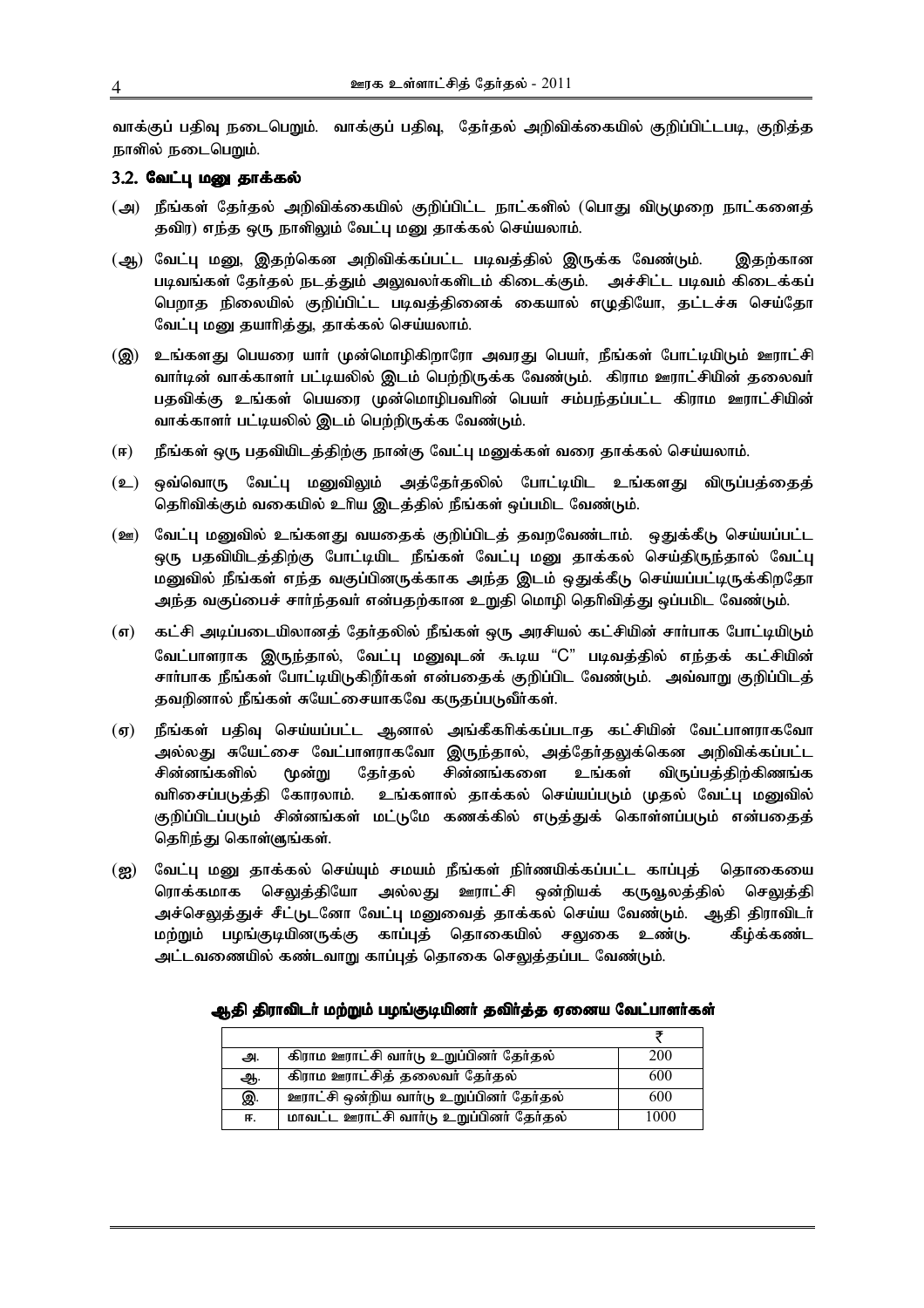| அ. | கிராம ஊராட்சி வார்டு உறுப்பினர் தேர்தல்  | 100 |
|----|------------------------------------------|-----|
| ஆ. | கிராம ஊராட்சித் தலைவர் தேர்தல்           | 300 |
| இ. | ஊராட்சி ஒன்றிய வார்டு உறுப்பினர் தேர்தல் | 300 |
| Æ. | மாவட்ட ஊராட்சி வார்டு உறுப்பினர் தேர்தல் | 500 |

### ஆதி திராவிடர் மற்றும் பழங்குடியினர் வகுப்பைச் சேர்ந்த வேட்பாளர்கள்

- (ஒ) நீங்கள் ஒரு பதவியிடத்திற்கு எத்தனை வேட்பு மனு தாக்கல் செய்தாலும் ஒரே ஒரு காப்புத் தொகை மட்டும் செலுத்தினால் போதுமானது.
- (ஓ) முதன் முதலாக தாக்கல் செய்யப்படும் வேட்பு மனுவுடன் அசல் செலுத்துச் சீட்டை இணைத்தும், அதன் பின்பு தாக்கல் செய்யப்படும் வேட்பு மனுவுடன் செலுத்துச் சீட்டின் நகலை இணைத்தும் வேட்பு மனுக்கள் தாக்கல் செய்யலாம்.
- (ஒள) வேட்பு மனுவை நீங்களோ அல்லது உங்கள் பெயரை முன் மொழிபவரோ சம்பந்தப்பட்ட தேர்தல் நடத்தும் அலுவலரிடம், நேரடியாக, குறிப்பிட்ட இடத்தில், குறிப்பிட்ட நாளில், குறிப்பிட்ட காலத்தில் தாக்கல் செய்ய வேண்டும். வேட்பு மனு முழுமையாக பூர்த்தி செய்யப்பட்டிருக்க வேண்டும். வேட்பு மனுவில் முன்மொழிபவரும் நீங்களும் ஒப்பமிட்டிருக்க வேண்டும். குறிப்பிடப்பட்ட கடைசி நாளுக்குப் பின்பும், குறித்த நேரத்திற்குப் பின்பும் வேட்பு மனுக்கள் பெறப்படமாட்டா என்பதைத் தெரிந்து கொள்ள வேண்டும்.
- (க) வேட்பு மனுவைத் தாக்கல் செய்யும் பொழுது நீங்களோ அல்லது உங்கள் வேட்பு மனுவை முன்மொழிபவரோ, தாக்கல் செய்யப்படும் வேட்பு மனுவில் குறிப்பிட்டுள்ள எல்லா விவரங்களையும், குறிப்பாக உங்கள் பெயர் மற்றும் வாக்காளர் பட்டியல் எண் சரியாக உள்ளதா என்பதையும், அவை வாக்காளர் பட்டியலில் கண்ட விவரங்களுடன் ஒத்திருக்கிறதா என்பதையும் தேர்தல் நடத்தும் அலுவலர் சரிபார்த்து திருப்திபடுத்திக் கொள்ள உதவி செய்ய வேண்டும்.
- (கா) தாக்கல் செய்யப்படும் வேட்பு மனுவில் அடித்தல், திருத்தல் மற்றும் பிழைகள் இல்லாமல் பார்த்துக் கொள்ள வேண்டும். மேட்பு மனுவில் தெரிவிக்கப்பட்டுள்ள விபரங்களுக்கும் வாக்காளர் பட்டியலில் உள்ள விபரங்களுக்கும் அச்சுப்பிழை காரணமாகவோ எழுத்துப் பிழை காரணமாகவோ ஏதேனும் வேறுபாடு காணப்பட்டாலும், அவைகளில் சில சந்தேகங்கள் இருந்தாலும் அவற்றை தேர்தல் நடத்தும் அலுவலரால் ஏற்றுக் கொள்ளப்படும். இருந்த போதிலும் நீங்கள் சிறப்பு கவனம் செலுத்தி வேட்பு மனுவை முறையாக தயாரித்து தாக்கல் செய்ய வேண்டும். வேட்பு மனுவைத் தாக்கல் செய்யும் சமயம் உங்களது வேட்பு மனுவின் தொடர் எண், தாக்கல் செய்யும் நேரம், தேதி, வேட்பு மனு பரிசீலனைக்கு ஏற்றுக் கொள்ளும் நேரம், நாள் குறித்து தேர்தல் நடத்தும் அலுவலாிடமிருந்து ஒரு ஒப்புதல் ரசீதினை நீங்கள் பெற்றுக் கொள்ள வேண்டும்.

## $\mathbf{u}$ குதி -  $4$ ஆய்வு செய்தல்

4.1. வேட்பு மனு பரிசீலனைக்கு எடுத்துக் கொள்ளப்படும் நாளன்று, குறித்த நேரத்தில், குறித்த இடத்தில் தேர்தல் நடத்தும் அலுவலர்/உதவி தேர்தல் நடத்தும் அலுவலர் உங்களது வேட்பு மனுவைப் பரிசீலனைக்கு எடுத்துக்கொள்வார். அவர் இப்பணியைக் கிட்டத்தட்ட ஒரு நீதிபதியின் பொறுப்பிலிருந்து செய்வார். அச்சமயம் அவர் கோரும் ஒத்துழைப்பை நீங்கள் நல்கி உதவ வேண்டும். பரிசீலனை பொதுவாக தேர்தல் நடத்தும் அலுவலரால் மட்டுமே செய்யப்படும். தவிர்க்க இயலாத சந்தர்ப்பங்களில் தேர்தல் நடத்தும் அலுவலர் இப்பணியைச் செய்யக் கோரி உதவி தேர்தல் நடத்தும் அலுவலரை எழுத்து மூலமாக உத்தரவிட்டால், உதவி தேர்தல் நடத்தும் அலுவலர் இப்பணிக்காக தேர்தல் நடத்தும் அலுவலராக செயல்படுவார். மேற்படி பரிசீலனையின் போது நீங்களோ அல்லது உங்களை முன்மொழிந்தவரோ அல்லது நீங்கள்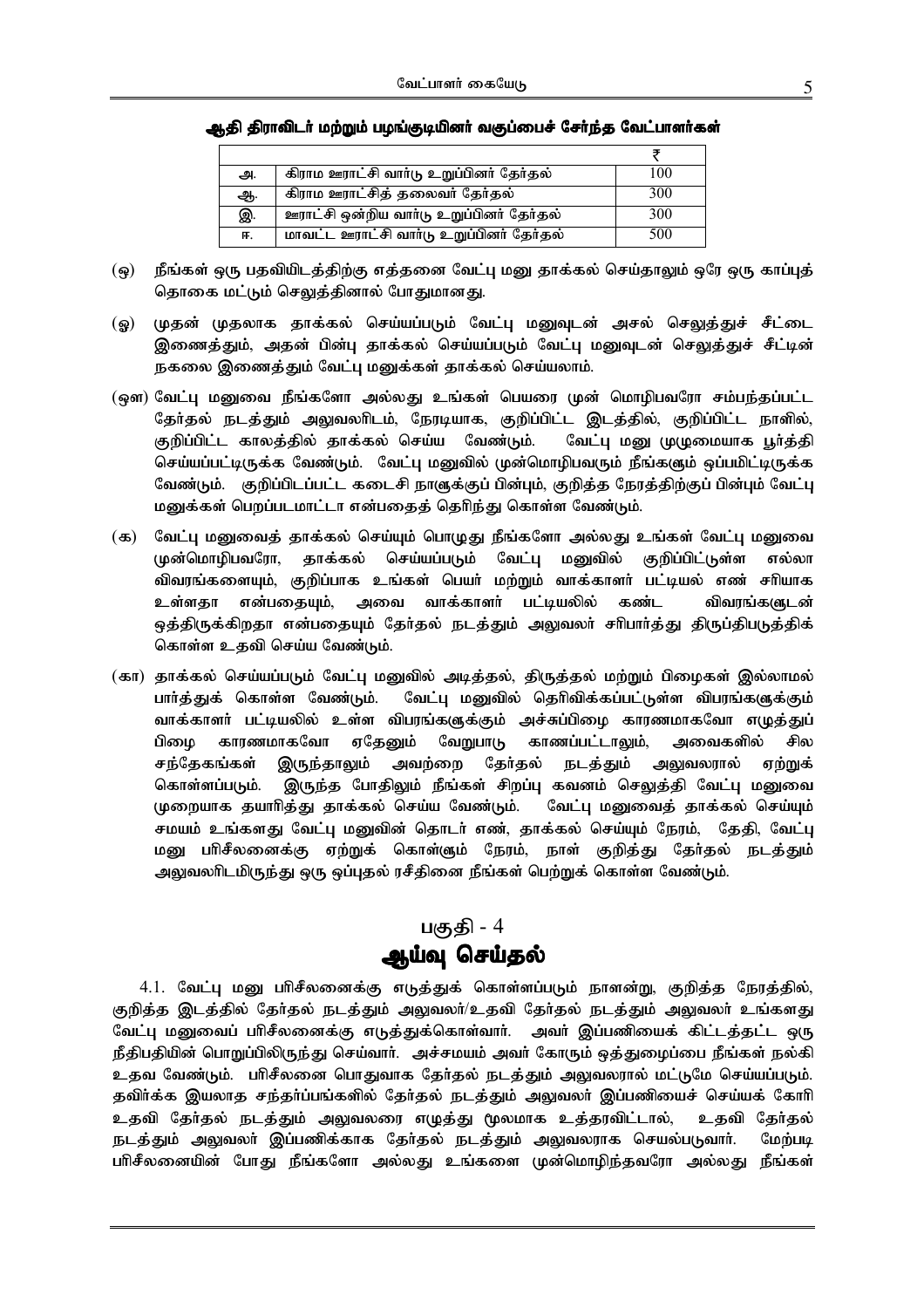அங்கீகரித்தவரோ அல்லது இந்த மூவருமோ தேர்தல் நடத்தும் அலுவலரின் பரிசீலனை நடவடிக்கைகளைக் கவனிக்கலாம். தேர்தல் நடத்தும் அலுவலர், ஒவ்வொரு வேட்பு மனுவாக பரிசீலனை செய்யும் பொழுது, அந்த வேட்பு மனு குறித்து நீங்கள் ஏதாவது மறுப்பு தெரிவிக்க வேண்டியிருந்தால், அதனை எழுத்து மூலமாக தெரிவிப்பதுடன், அம்மறுப்பை உறுதிப்படுத்த, ஆவணங்களையும் தேர்தல் நடத்தும் அலுவலர் குறிப்பிடும் நேரத்திற்கு முன் அவரிடம் சமர்ப்பிக்க வேண்டும். உங்கள் வேட்பு மனு குறித்த சக வேட்பாளர்கள் அல்லது அவரது சார்பாக முன்மொழிந்தவர் அல்லது அங்கீகரிக்கப்பட்டவர் ஆட்சேபணைகள் அல்லது மறுப்புரைகள் தாக்கல் செய்தால், அந்த ஆட்சேபணைகளை அல்லது மறுப்புரைகளை முறியடிக்கத் தகுந்த ஆதாரங்களை ஆவணங்களுடன் தேர்தல் நடத்தும் அலுவலர் நிர்ணயிக்கும் காலத்திற்குள் நீங்கள் தாக்கல் செய்ய வேண்டும். ஒரு வேட்பு மனு குறித்த மறுப்புரைகள் ஏற்கப்படின், தேர்தல் நடத்தும் அலுவலர், அந்த வேட்பு மனுவை நிராகரித்து உத்தரவிடுவார். அவ்வாறு அவர் உத்தரவிடும் சமயம், எழுத்து மூலமாக அதற்கான காரணங்களை அவர் உங்களுக்குத் தெரிவிப்பார். அவரது ஆணையே இறுதியானதாகும். வேட்பு மனுக்கள் நிராகரிக்கப்பட்டால், உங்களால் தேர்தலில் போட்டியிட இயலாது. இது குறித்து பின்னர் நிர்ணயிக்கப்பட்ட உரிய நீதிமன்றத்தின் முன்பு தான் தேர்தல் முடிவுகள் அறிவிக்கப்பட்ட பின்பு தான் தேர்தல் வழக்கு தொடர இயலும். எனவே, வேட்பு மனு பரிசீலனை செய்யப்படும் சமயம் விழிப்புடன் இருந்து உங்களது வேட்பு மனுக்கள் நிராகரிக்கப்படாமல் கவனித்துக் கொள்வது உங்களது பொறுப்பாகும்.

#### 4.2. வேட்பு மனு கீழ்க்கண்ட காரணங்களுக்காக நிராகரிக்கப்படலாம்.

- (அ) நீங்கள் ஆய்வு நாளன்று உரிய தகுதியைப் பெறாமல் இருந்தால் அல்லது தகுதியின்மை வரிசையில் உங்கள் பெயர் இருந்தால்;
- (ஆ) நீங்களோ அல்லது உங்கள் பெயரை முன் மொழிபவரோ அன்றி ஏனைய நபர்கள் யாரேனும் ஏனைய முறைகளில் உங்களது வேட்பு மனுவைத் தேர்தல் நடத்தும் அலுவலரிடம் தாக்கல் செய்தால்;
- (இ) தேர்தல் நடத்தும் அலுவலர் அல்லது உதவித் தேர்தல் நடத்தும் அலுவலரைத் தவிர்த்து ஏனைய நபர்களிடம் நீங்களோ அல்லது முன் மொழிபவரோ உங்கள் வேட்பு மனுவைத் தாக்கல் செய்தால்;
- (உ) வேட்பு மனு குறிப்பிட்ட படிவத்தில் இல்லாதிருந்தால்;
- (ஊ) வேட்பு மனு முழுமையாக பூர்த்தி செய்யப்படாமல் இருந்தால்;
- $\sigma$ ) வேட்பு மனுவில் நீங்களோ அல்லது உங்கள் பெயரை முன்மொழிபவரோ ஒப்பமிடத் தவறியிருந்தால்;
- $($ ஏ) வேட்பு மனுவுடன் இணைத்து அனுப்ப வேண்டிய உறுதி மொழியை (Affidavits) ஒப்பமிட்டு இணைக்கத் தவறியிருந்தால்;
- (ஐ) வேட்பு மனுவுடன் உரிய காப்புத் தொகை செலுத்தாதிருந்தால் அல்லது குறைவாகச் செலுத்தியிருந்தால்;
- (ஒ) வேட்பு மனுவில் கண்ட உங்கள் கையொப்பத்திற்கும் ஏனைய ஆவணங்களில் உள்ள உங்கள் கையொப்பத்திற்கும் வேறுபாடு காணப்பட்டால்;
- (ஓ) நீங்கள் வேட்பு மனு செய்திருக்கும் பதவியிடம் வேறு பிரிவினருக்காக (வகுப்பு, பெண்பாலர்) ஒதுக்கியிருந்தால், இட ஒதுக்கீடு செய்யப்பட்ட இடத்திற்கு போதிய தகுதியின்றி வேட்பு மனு தாக்கல் செய்திருந்தால்;
- (ஒள) உங்கள் பெயரை முன்மொழிபவர் நீங்கள் எந்த வார்டில் போட்டியிட வேட்பு மனு தாக்கல் செய்துள்ளீர்களோ அந்த வார்டின் வாக்காளராக இல்லாமலிருந்தால்;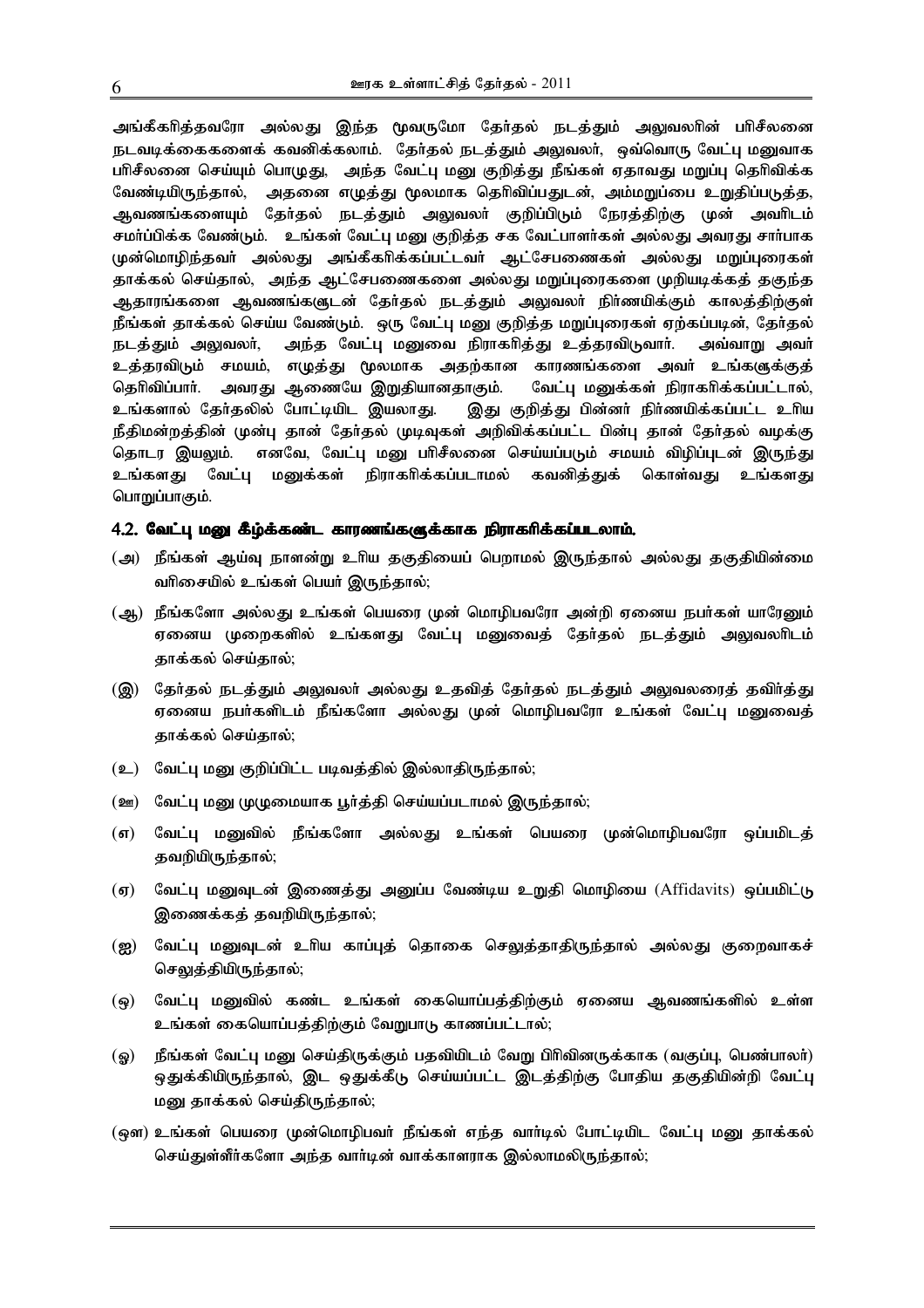$4.3$ . வேட்பு மனு பரிசீலனையின்போது உங்களது வேட்பு மனுக்கள் மீது எழுப்பப்படும் மறுப்புரைகள் அல்லது ஆட்சேபணைகள் குறித்து உங்கள் நிலைமையை ஆதாரத்துடன் நிரூபிப்பதற்கு நீங்கள் கீழே குறிப்பிட்டுள்ள ஆவணங்களையும் உங்களுடன் எடுத்துச் செல்ல வேண்டும்.

- (அ) உங்கள் பெயர் மற்றும் உங்களை முன்மொழிபவரின் பெயர் இடம்பெற்றுள்ள வாக்காளர் பட்டியலின் அங்கீகரிக்கப்பட்ட நகல் அல்லது இது குறித்த சம்பந்தப்பட்ட வாக்காளர் பதிவு அலுவலரின் சான்று;
- (ஆ) வயது மற்றும் இதர விவரங்களை நிரூபிப்பதற்குத் தேவையான சான்றுகள், ஆவணங்கள் (Documents);
- (இ) காப்புத் தொகை செலுத்தியதற்கான ரசீது (நகல்);
- (ஈ) தேர்தல் நடத்தும் அலுவலரால் உங்களுக்கு வழங்கப்பட்ட பரிசீலனை நாள் குறித்த அறிவிப்பு மற்றும் உங்களது வேட்பு மனு பெறப்பட்டமைக்கான ஒப்புதல்;

ஆய்வு முடிந்தவுடன் தேர்தல் நடத்தும் அலுவலர் அனைத்து வேட்பு மனுக்கள் குறித்தும் எடுக்கப்பட்ட முடிவினை இறுதியாக்கி, முறைப்படி ஏற்றுக்கொள்ளப்பட்ட வேட்பாளர் பட்டியலை வெளியிடுவார். அப்பட்டியலில் உங்கள் பெயர் இடம் பெற்றுள்ளதா என்பதையும் உங்கள் பெயர் எவ்வாறு எழுதப்பட்டிருக்கிறது என்பதையும் பார்த்துக் கொள்ள வேண்டும்.

#### பகுதி -  $5$

## வேட்பு மனுக்களைத் திரும்பப் பெறுதல்

5.1. உங்களுடைய வேட்பு மனு பரிசீலனையில் ஏற்றுக் கொள்ளப்பட்டால் ஏற்கனவே தெரிவிக்கப்பட்டது போல உங்கள் பெயர் வேட்பாளர் பட்டியலில் இடம் பெற்றிருக்கும். இந்நிலையில் நீங்கள் ஏதாவது ஒரு காரணத்திற்காக வேட்பு மனுவைத் திரும்பப் பெற விரும்பினால் அதற்கென நிர்ணயிக்கப்பட்ட படிவத்தைப் பூர்த்தி செய்து ஒப்பமிட்டு, தேர்தல் நடத்தும் அலுவலரிடம், திரும்பப் பெற நிர்ணயிக்கப்பட்ட இறுதி நாளன்று மாலை 3.00 மணிக்குள் நீங்களே நேரடியாகவோ அல்லது உங்கள் வேட்பு மனுவை முன் மொழிந்த நபர் மூலமோ உங்கள் ஒப்பத்துடன் தேர்தல் நடத்தும் அலுவலரிடம் தாக்கல் செய்யலாம். அவ்வாறு நீங்கள் வேட்பு மனுவைத் திரும்பப்பெற்றால் இதற்கென ஒரு ஒப்புதலைத் தேர்தல் நடத்தும் அலுவலாிடமிருந்து பெற்றுக் கொள்ள வேண்டும். எந்த நிலையிலும் வேட்பு மனுவைத் திரும்பப்பெற்ற பின் நீங்கள் திரும்பப் பெற்ற அறிவிப்பை ரத்து செய்ய இயலாது. நேர்தலில் போட்டியிடவும் இயலாது. எனவே, இது குறித்து நீங்கள் கவனமாக இருக்க வேண்டும். வேட்பு மனுவைத் திரும்பப் பெற நீங்கள் தாக்கல் செய்த அறிவிப்பினைப் பெற்றுக் கொண்டமைக்குத் தேர்தல் நடத்தும் அலுவலர் அளிக்கும் ஒப்புதலின் பேரில்தான் நீங்கள் உங்களது காப்புத் தொகையைத் திரும்பப் பெற இயலும் என்பதால் இவ்வொப்புதலைப் பெறத் தவறக் கூடாது. வேட்பு மனு திரும்பப் பெற நிர்ணயிக்கப்பட்ட கடைசி நாளன்று மாலை 3.00 மணிக்கு மேல் தேர்தல் நடத்தும் அலுவலர் யார் யாரெல்லாம் வேட்பு மனுக்களைத் திரும்பப் பெற அறிவிப்பு கொடுத்துள்ளார்கள் என்று ஒரு அறிவிப்பையும் தன் அலுவலக விளம்பரப் பலகையில் வெளியிட்டு விளம்பரப்படுத்துவார். இவ்வறிவிப்பிற்குப் பிறகு வெளியிடப்படும் இறுதி வேட்பாளர் பட்டியலில் இடம் பெறும் நபர்களுக்கு மட்டுமே சின்னங்கள், உரிய விதிகளின்படி ஒதுக்கீடு செய்யப்பட்டு பட்டியலில் பிரசுரிக்கப்படும்.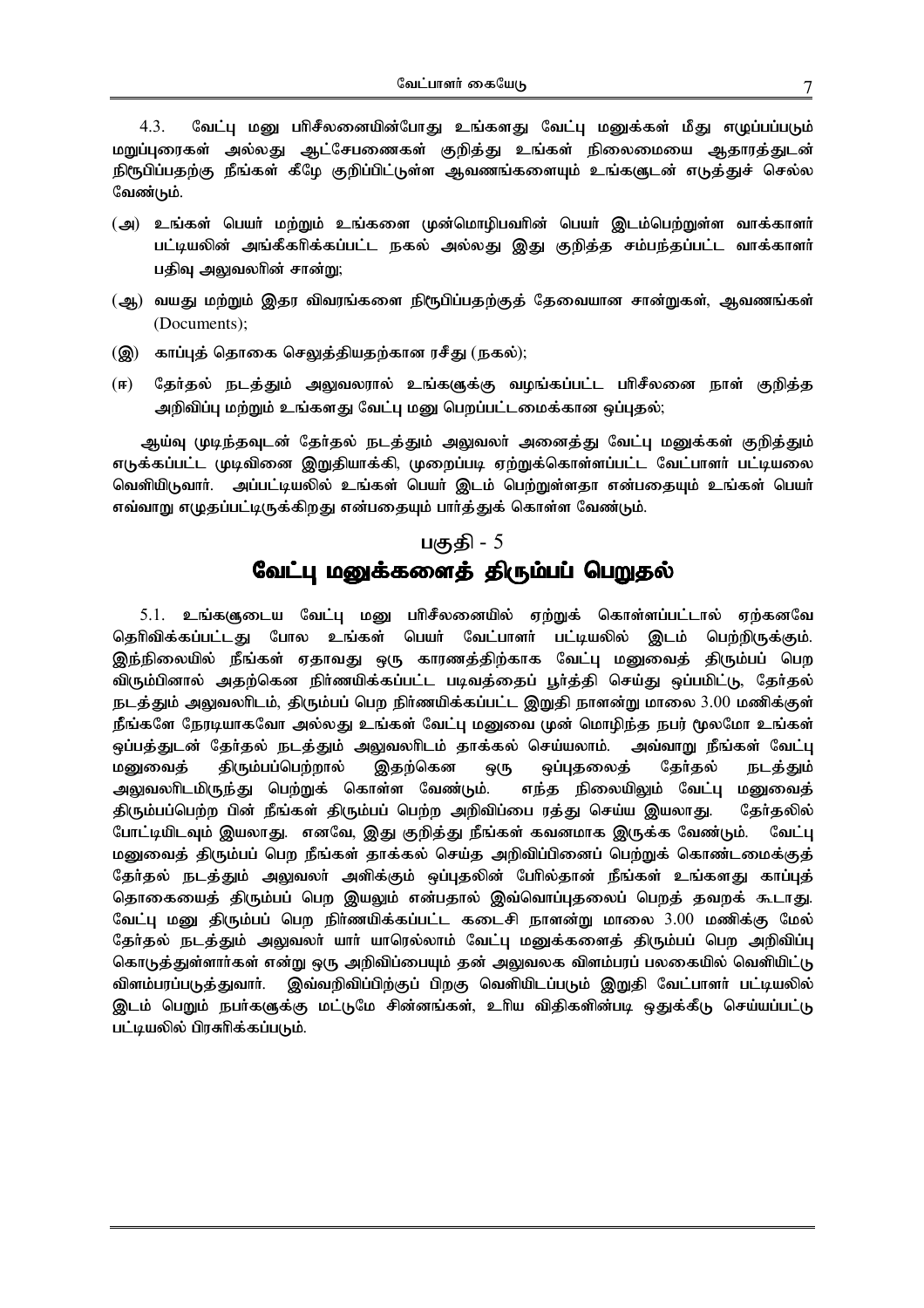### சின்னங்கள் ஒதுக்கிடுதல்

தமிழ்நாடு மாநிலத் தேர்தல் ஆணையத்தால் பிறப்பிக்கப்பட்ட தமிழ்நாடு உள்ளாட்சி அமைப்புகளின் தேர்தலுக்கான சின்னங்கள் (ஒதுக்கீடு மற்றும் பங்கீடு) ஆணை, 2011-ன்படி ஊராட்சித் தேர்தலில் போட்டியிடும் வேட்பாளர்களுக்குச் சின்னங்கள் ஒதுக்கீடு செய்யப்படும்.

#### $6.1$ . அங்கீகரிக்கப்பட்ட அரசியல் கட்சி மற்றும் பகிவ செய்யப்பட்ட அணால் அங்கீகரிக்கப்படாத கட்சிகளுக்குச் சின்னங்கள் ஒதுக்கிடும் முறை-

(அ) அங்கீகரிக்கப்பட்ட அரசியல் கட்சிகளுக்கு, இந்தியத் தேர்தல் அணையத்தால் மேற்படி கட்சிகளுக்கு எந்தெந்த சின்னங்கள் ஒதுக்கப்பட்டிருக்கிறதோ, அந்தந்த சின்னங்கள் மட்டுமே நெறிமுறைகளுக்கு உட்பட்டு ஒதுக்கப்படும். வேறு எவருக்கும் அங்கீகரிக்கப்பட்ட அரசியல் கட்சிகளுக்கான சின்னங்கள் ஒதுக்கப்பட மாட்டாது.

(ஆ) பதிவு செய்யப்பட்ட ஆனால் அங்கீகரிக்கப்படாத கட்சியின் சார்பில் நிறுத்தப்படும் ஒவ்வொரு வேட்பாளரும், தன்னால் அல்லது தன்பொருட்டு முதலில் தாக்கல் செய்யப்படும் வேட்பு மனுவில், சுயேட்சைச் சின்னங்களின் பட்டியலில் இருந்து, தான் தேர்வு செய்யும் மூன்று சின்னங்களை, தான் விரும்பும் வரிசைப்படி குறிப்பிட வேண்டும். சின்னங்கள் கீழ்க்கண்ட (முறைப்படி ஒதுக்கீடு, செய்யப்படும்.

வேட்பாளர் கோரிய வரிசைப்படி சின்னம் ஒதுக்கீடு செய்வதுபற்றி பரிசீலிக்கப்படும். அதாவது, வேட்பாளர் முதலில் கோரிய சின்னம் முதலாவதாகவும், இரண்டாவதாகக் கோரிய சின்னம் இரண்டாவதாகவும், மூன்றாவது கோரிக்கை கடைசி கோரிக்கையாகவும் பரிசீலிக்கப்படும்.

பதிவு செய்யப்பட்ட ஆனால் அங்கீகரிக்கப்படாத கட்சியின் வேட்பாளர் ஒரே ஒருவரால் மட்டும் அவரது முதல் தேர்வாக ஒரு சுயேட்சை சின்னம் கோரப்பட்டால், அந்த சின்னம் அவருக்கு மட்டுமேயல்லாது பிறருக்கு ஒதுக்கப்படமாட்டாது. ஒரு சுயேட்சைச் சின்னம் ஒன்றுக்கு மேற்பட்ட, பதிவு செய்யப்பட்ட ஆனால் அங்கீகரிக்கப்படாத கட்சிகளின் வேட்பாளர்களால் கோரப்பட்டால், அந்தச் சின்னம், குலுக்கல் முறையில், முதலில் யார் பெயர் தேர்ந்தெடுக்கப்படுகிறதோ அவருக்கு ஒதுக்கீடு செய்யப்படும். பதிவு செய்யப்பட்ட ஆனால் அங்கீகரிக்கப்படாத கட்சியின் வேட்பாளர் ஒருவர் கோரிய முதல் விருப்பச் சின்னம், குலுக்கல் முறை மூலம் அவருக்கு ஒதுக்கீடு செய்ய இயலாது போனால், அவர் கோரிய இரண்டாவது விருப்ப சுயேட்சைச் சின்னத்தை அவருக்கு ஒதுக்கீடு செய்ய பரிசீலிக்கப்படும். முரண்பட்ட கோரிக்கைகளினாலும், குலுக்கலில் தேர்ந்தெடுக்கப்பட இயலாத பட்சத்திலும், இரண்டாவது விருப்ப சின்னமும் அவ்வேட்பாளருக்கு ஒதுக்கீடு, செய்ய முடியாமற் போனால், அவரது மூன்றாவது விருப்ப சின்னத்தை ஒதுக்கிட பரிசீலிக்கப்படும். அவ்வாறு மூன்றாவது விருப்ப சின்னத்தையும் ஒதுக்கிட இயலாமற்போயின், மேற்சொன்ன முறையில் பதிவு செய்யப்பட்ட ஆனால் அங்கீகரிக்கப்படாத கட்சிகளின் பிற வேட்பாளர்களுக்கு ஒதுக்கீடு செய்தது போக மீதமுள்ள சுயேட்சை சின்னங்களில் ஒன்று அவ்வேட்பாளருக்கு மேற்சொன்ன முறையில் ஒதுக்கீடு செய்யப்படும்.

(இ) எந்த ஒரு அங்கீகரிக்கப்பட்ட அரசியல் கட்சி மற்றும் பதிவு செய்யப்பட்ட ஆனால் அங்கீகரிக்கப்படாத கட்சியின் சார்பில் போட்டியிடும் வேட்பாளரும் தனது வேட்பு மனுவுடன் கட்சி சார்பில் நிறுத்தப்படுவதற்கான படிவம் "C" யிலான உறுதி மொழியை இணைத்திருக்க வேண்டும். வேட்பு மனுவைத் திரும்பப் பெறும் நாளன்று மாலை 3 மணிக்குள் தேர்தல் நடத்தும் அலுவலரிடம், தான் கட்சி சார்பில் நிறுத்தப்படுபவர் என்பதற்கான அக்கட்சியின் அத்தாட்சிப் பெற்றவரின் எழுத்து மூலமான அறிவிப்பை, படிவம் "B"ல் அளிக்க வேண்டும்.

மேற்படி அறிவிப்பு தொடர்புடைய அவ்வறிப்பினைச் செய்ய அதிகாரம் பெற்ற தலைவர் அல்லது செயலாாளர் அல்லது பிறிதொரு நிர்வாகி அல்லது அத்தகைய நிர்வாகியினால் அதிகாரமளிக்கப்பட்ட பிறிதொரு நபரால் கையொப்பமிடப்பட்டிருக்க வேண்டும். படிவம் 'B' அளிக்க அதிகாரம்/அத்தாட்சிப் பெற்ற நபரின் பெயர் மற்றும் மாதிரி கையொப்பம் ஆகிய தகவல்கள் அடங்கிய படிவம் 'A' நிரப்பப்பட்டு வேட்பு மனு திரும்பப் பெறும் கடைசி நாள் மாலை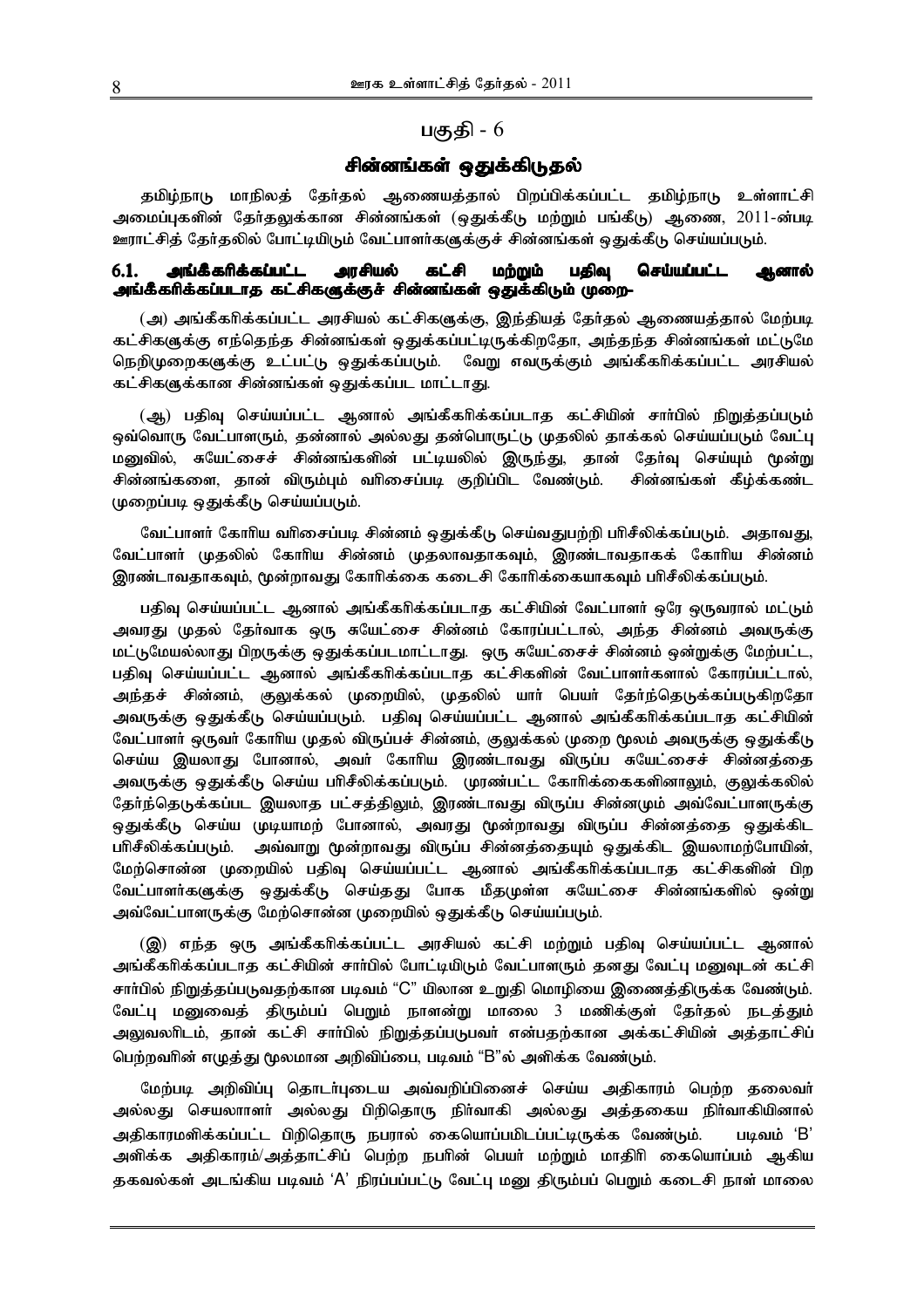$3.00$  மணிக்குள் தேர்தல் நடத்தும் அலுவலரிடம் ஒப்படைக்கப்படல் வேண்டும். படிவம் 'A' தொடர்புடைய கட்சியால் அவ்வறிவிப்பினை செய்ய அதிகாரம் பெற்ற தலைவர் அல்லது செயலாளர் அல்லது பிறிதொரு நிர்வாகியினால் கையொப்பமிடப்பட்டிருத்தல் வேண்டும். இருப்பினும் மேற்படி நிர்வாகியினால் நேரடியாக படிவம் 'B' கையொப்பமிட்டு வழங்கப்படும் நேர்வுகளில் படிவம் 'A' வழங்கப்பட வலியுறுத்த வேண்டியதில்லை. ஒரு அரசியல் கட்சி, ஆரம்பத்தில் ஒன்றுக்கு மேற்பட்ட வேட்பாளர்களை வேட்பு மனு தாக்கல் செய்ய அனுமதித்திருந்தால், இறுதியில் ஒரே ஒரு வேட்பாளரை மட்டும் தான் அக்கட்சியின் அங்கீகாரம் பெற்ற வேட்பாளராக அறிவித்து பிற வேட்பாளர்களது மனுக்கள் திரும்பப் பெறப்படல் வேண்டும். அவ்வாறன்றி தவறுதலாகவோ அல்லது வேறு எக்காரணத்தினாலோ மேற்கூறியவாறு செய்யப்படவில்லையெனில், அக்கட்சியின் சார்பாக வேட்பு மனு தாக்கல் செய்த எவரும் கோரப்பட்ட சின்னத்தைப் பெறத் தகுதியற்றவர் எனக் கருதப்பட்டு, சுயேட்சைச் சின்னங்கள் தேர்தல் நடத்தும் அலுவலரால் ஒதுக்கப்படும்.

## 6.2. சுயேட்சை வேட்பாளர்களுக்கு சின்னங்கள் ஒதுக்கிடும் முறை.

பதிவு செய்யப்பட்ட ஆனால் அங்கீகரிக்கப்படாத கட்சிகளின் வேட்பாளர்கள் கோரும் சின்னங்கள் ஒதுக்கீடு, செய்யப்பட்ட பின்னரே, மீதமுள்ள சின்னங்களிலிருந்து சுயேட்சை வேட்பாளர்களுக்கு சின்னங்கள் ஒதுக்கீடு செய்யப்படும்.

ஒவ்வொரு சுயேட்சை வேட்பாளரும், தன்னால் அல்லது தன்பொருட்டு முதலில் தாக்கல் செய்யப்படும் வேட்பு மனுவில், சுயேட்சைச் சின்னங்களின் பட்டியலில் இருந்து, தான் தேர்வு செய்யும் மூன்று சின்னங்களை, தான் விரும்பும் வரிசைப்படி குறிப்பிட வேண்டும். சின்னங்கள் கீழ்க்கண்ட முறைப்படி ஒதுக்கீடு செய்யப்படும்.

வேட்பாளர் கோரிய வரிசைப்படி சின்னம் ஒதுக்கீடு செய்வதுபற்றி பரிசீலிக்கப்படும். அதாவது, வேட்பாளர் முதலில் கோரிய சின்னம் முதலாவதாகவும், இரண்டாவதாகக் கோரிய சின்னம் இரண்டாவதாகவும், மூன்றாவது கோரிக்கை கடைசி கோரிக்கையாகவும் பரிசீலிக்கப்படும்.

சுயேட்சை வேட்பாளர்களுக்கு அவர்களது விருப்பத்தின் முன்னுரிமை அடிப்படையில்தான், சின்னம் ஒதுக்கீடு செய்யப்படும். ஒன்றுக்கு மேற்பட்ட சுயேட்சை வேட்பாளர்கள் முன்னுரிமை அடிப்படையில் ஒரே சின்னத்தைக் கோரியிருந்தால், அது குலுக்கல் முறையில் தீர்மானிக்கப்படும். இவ்வாறு ஒதுக்கீடு செய்யப்படும்போது, ஒரு வேட்பாளருக்கு அவர் கோரியிருந்த எந்த ஒரு சின்னத்தையும் அளிக்க இயலாத நிலை ஏற்படுமானால், தேர்தல் நடத்தும் அலுவலர், பிற வேட்பாளர்களுக்கு சின்னங்கள் ஒதுக்கீடு செய்த பின் எஞ்சியுள்ள சின்னங்களிலிருந்து குலுக்கல் முறையில் ஒரு சின்னத்தை தேர்ந்தெடுத்து அந்த வேட்பாளருக்கு ஒதுக்கீடு செய்வார்.

#### 6.3. கட்சி அடைப்படையில் நடைபெறாத தேர்தலில் சின்னங்கள் ஒதுக்கிடும் முறை.

கட்சி அடிப்படையில் நடைபெறாத போட்டியுள்ள தேர்தலில் வேட்பாளர்களுக்கு அத்தேர்தல்க(வுக்கென அங்கீகரிக்கப்பட்ட சுயேட்சைச் சின்னங்களிலிருந்து வரிசைக் கிரமமாக குலுக்கல் முறையில் சின்னங்கள் வழங்கப்படும். வேட்பு மனுக்களைக் கிரும்பப் பெறும் காலக்கெடு முடிந்த பின், தேர்தல் நடத்தும் அலுவலர், தேர்தலில் போட்டியிடும் வேட்பாளர்களின் பெயர்களைத் தமிழ் அகர வரிசைப்படி எழுதி ஒரு அட்டவணை தயார் செய்வார். அவ்வட்டவணையில் கண்ட பெயர்களைத் தனித்தனியே சீட்டுகளில் எழுதி குலுக்கிப் போட்டு அவற்றில் ஒன்றை எடுத்து அவ்வாறு எடுக்கப்பட்ட சீட்டில் குறித்துள்ள பெயர் கொண்ட வேட்பாளருக்கு அத்தேர்தலுக்கான சின்னங்களின் பட்டியலில் உள்ள முதல் சின்னத்தை ஒதுக்கீடு செய்வார். அதன் பின்னர் எஞ்சியிருக்கும் சீட்டுகளைக் குலுக்கி போட்டு, அவற்றில் ஒன்றை எடுத்து அச்சீட்டில் குறிப்பிட்டுள்ள வேட்பாளருக்கு சின்னங்கள் பட்டியலில் உள்ள இரண்டாவது சின்னத்தை ஒதுக்கீடு, செய்வார். இவ்வாறாக எத்தனை வேட்பாளர்கள் போட்டியிடுகின்றார்களோ, அதற்குத் தக்க சீட்டுகளைக் குலுக்கி போட்டு எடுத்து வரிசைக் கிரமமாக பட்டியலில் கண்ட சின்னங்களை வேட்பாளர்களுக்கு அளிப்பார். இவ்வாறு சின்னங்கள்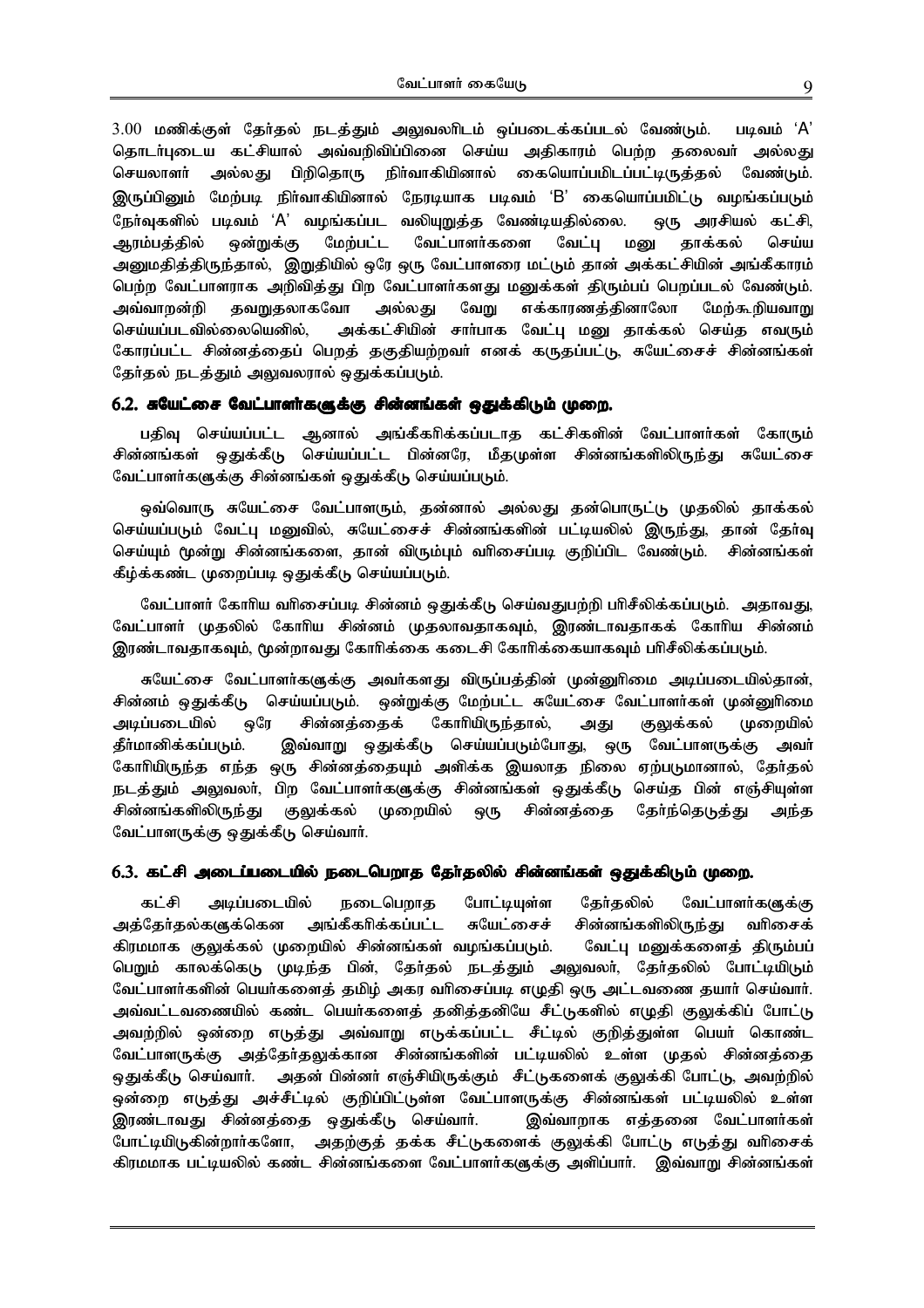ஒதுக்கீடு செய்த பின், தேர்தல் நடத்தும் அலுவலர் எந்த எந்த வேட்பாளர்களுக்கு எந்த எந்த சின்னங்கள் அளிக்கப்பட்டுள்ளன என்ற விவரத்தை அந்தச் சமயத்தில் வருகை தந்துள்ள வேட்பாளர்களுக்கு அறிவித்து அவர்களது ஒப்பத்தைச் சின்னம் ஒதுக்கீடு செய்யும் பட்டியலில் பெற்றுக் கொள்வார். மேலும் அவரவர்களுக்கு ஒதுக்கீடு செய்யப்பட்ட சின்னத்தின் மாதிரி வடிவ வரைபடக்கையம் அவர்களுக்கு வமங்கவார்.

## பகுதி -  $7$

## **தேர்தல் முகவர்** (ELECTION AGENT)

இறுதிப் பட்டியலில் இடம் பெற்ற வேட்பாளர் தங்களுக்கென ஒரு தேர்தல் முகவரை உரிய படிவத்தில் தேர்தல் நடத்தும் அலுவலருக்கு விண்ணப்பித்து நியமித்துக் கொள்ளலாம். ஆனால் இது கட்டாயமான ஒன்றல்ல. வேட்பாளர் விரும்பினால் வேட்பாளரது தேர்தல் பணிகளுக்காக விதிகளில் நிர்ணயிக்கப்பட்ட எந்த ஒரு பணியையும் தேர்தல் முகவர் ஆற்றலாம். இதற்கென உரிய படிவத்தை இரண்டு நகல்களில் பூர்த்தி செய்து ஒப்பமிட்டு தேர்தல் நடத்தும் அலுவலருக்கு அனுப்பினால், அத்தகைய படிவம் ஏற்றுக் கொள்ளப்படின் தேர்தல் நடத்தும் அலுவலர் இரண்டு நகல்களில் ஒன்றை ஒப்பமிட்டு வேட்பாளருக்கு திரும்ப அனுப்புவார். தேர்தல் நடத்தும் அலுவலர் ஒப்பமிட்ட இந்த நகலைத் தேர்தல் முகவர் எப்பொழுதும் தன் கைவசம் வைத்திருக்க வேண்டும்.

### பகுதி -  $8$

## வேட்பாளர்கள் கேர்கல் காலக்கில் செய்ய வேண்டியவை மற்றும் செய்ய வேண்டாதவைப் பற்றிய குறிப்பு

- <u>.</u><br>1) ஊராட்சிகள் தேர்தல் குறித்த சட்டங்கள், விதிமுறைகள், செயல்கள், நடைமுறைகள் மற்றும் அறிவுரைகள் குறித்து தெளிவாக அறிந்து கொள்ள வேண்டும்.
- 2) எந்த ஊராட்சிக்கு/வார்டிற்குப் போட்டியிடுகின்றீர்களோ அந்த ஊராட்சியின்/வார்டின் (ழழுமையான வாக்காளர் பட்டியலைக் கைவசம் வைத்திருக்க வேண்டும். வாக்காளர் பட்டியல் ஊராட்சி ஒன்றிய ஆணையாளர்களிடம் விலைக்குக் கிடைக்கும்.
- 3) உங்கள் பெயர் மற்றும் விவரங்கள், வாக்காளர் பட்டியலில் தக்கவாறு பிரசுரிக்கப்பட்டுள்ளதா என்பதைத் தேர்தலில் போட்டியிட விழைவதற்கு முன்பாகவே சரிபார்த்துக் கொள்ள வேண்டும்.
- 4) தேர்தலில் போட்டியிடுவதற்கான தகுதிகள் மற்றும் தகுதியின்மைகள் பற்றிச் சரியாக அறிந்து கொண்டு குறிப்பிட்ட தகுதிகள் உங்களுக்கு முழுமையாக உள்ளனவா என்பதையும் தகுதியின்மைகள் எதுவும் உங்களுக்கு இல்லை என்பதையும் உறுதிப்படுத்திக் கொண்டு வேட்பு மனு தாக்கல் செய்ய வேண்டும். தகுதியற்றவராக இருந்தால் பரிசீலனை நாளுக்கு முன்பாக உங்களை தகுதி உள்ளவராக ஆக்கிக் கொண்ட பின்னர் வேட்பு மனு தாக்கல் செய்யலாம்.
- <u>5) வேட்பு மனு தூக்கல் செய்வதற்கு உரிய படிவத்தை முன்கூட்டியே பெற்றுக் கொள்ள</u> வேண்டும். மேற்படி படிவத்தை முறைப்படி பூர்த்தி செய்யவும் வேண்டும். உரிய இடங்களில் ஒப்பமிடவும் வேண்டும். உறுதி மொழியும் அளிக்க வேண்டும்.
- 6) வேட்பு மனுவை நீங்களே நேரடியாக தேர்தல் நடத்தும் அலுவலரிடம் குறித்த நாளில் குறித்த நேரத்திற்குள் தாக்கல் செய்ய வேண்டும். இயலாவிடின் மேற்படி காலத்தில் உங்கள் பெயரை முன்மொழிபவர் மூலம் காக்கல் செய்ய வேண்டும்.
- 7) உங்கள் பெயரை முன்மொழிபவர், நீங்கள் எந்த வார்டிற்கு வேட்பு மனு தாக்கல் செய்கிறீர்களோ அந்த வார்டுக்கான வாக்காளர் பட்டியலில் இடம் பெற்றுள்ளாரா என்பதை உறுதிபடுத்திக் கொள்ள வேண்டும். ஊராட்சித் தலைவர் பதவிக்கு வேட்பு மனுத் தாக்கல் செய்யும் பொழுது, முன் மொழிபவர் அந்த ஊராட்சியின் வாக்காளர் பட்டியலில் இடம் பெற்றுள்ளாரா என உறுதிப்படுத்திக் கொள்ள வேண்டும்.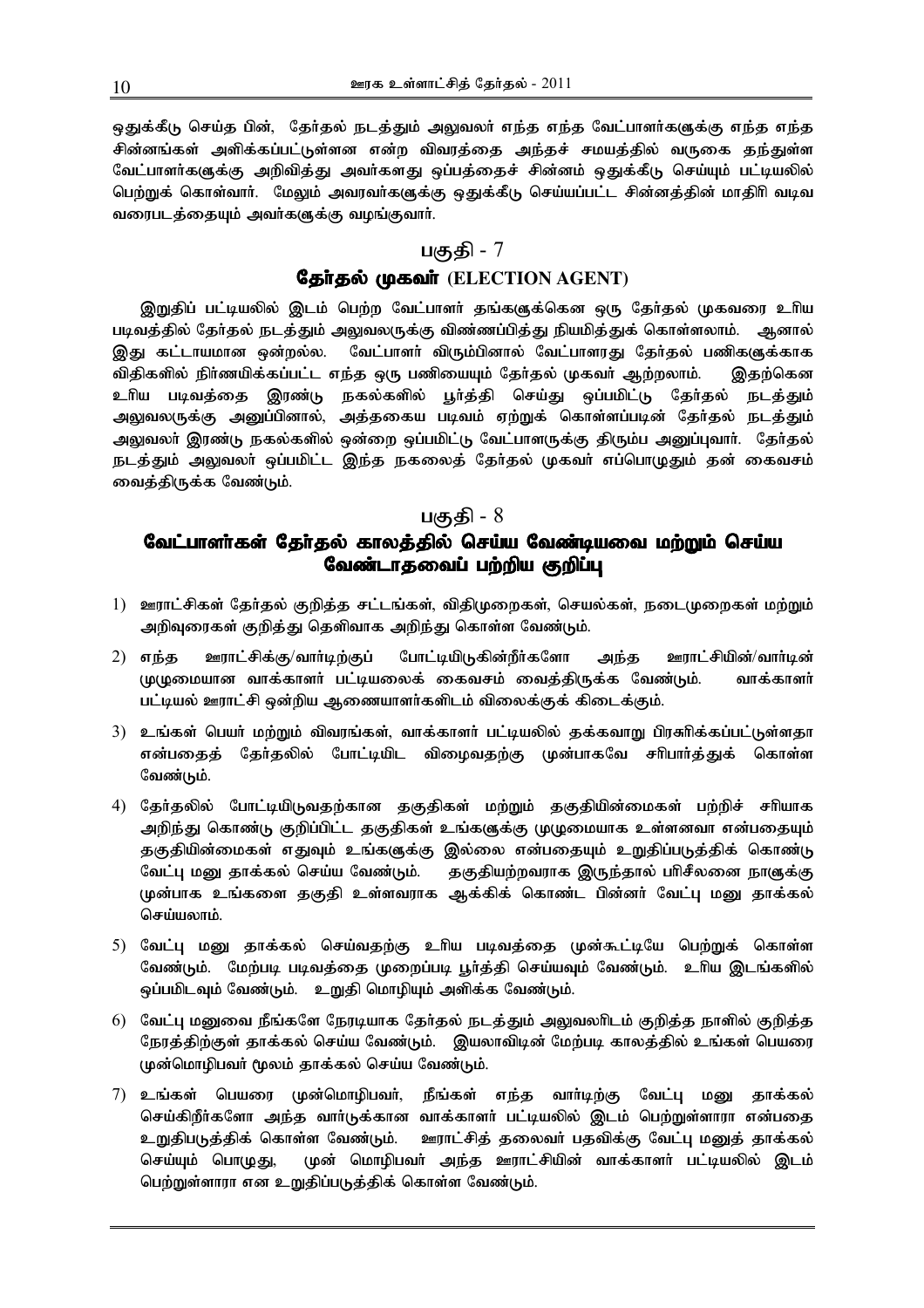- 8) ஒரு பதவிக்கு ஒரு வேட்பு மனுவுக்கு மேல் தாக்கல் செய்ய நீங்கள் விரும்பினால் நான்கு வேட்பு மனுக்கள் வரை வெவ்வேறு (முன்மொழிபவர்கள் மூலம் தாக்கல் செய்யலாம்.
- 9) பொதுவாக வேட்பு மனுவைத் தேர்தல் நடத்தும் அலுவலர் அல்லது உதவித் தேர்தல் நடத்தும் அலுவலரிடம் மட்டுமே தேர்தல் அறிவிப்பில் குறிப்பிடப்பட்ட இடத்தில் மற்றும் குறிப்பிட்ட காலத்தில் தாக்கல் செய்ய வேண்டும்.
- 10) நீங்கள் ஏதாவது ஒரு வார்டு உறுப்பினர் பதவியிடத்திற்கோ அல்லது ஊராட்சித் தலைவர் பதவியிடத்திற்கோ என மொத்தத்தில் ஒரே ஒரு பதவிக்கு மட்டுமே வேட்பு மனுத் தாக்கல் செய்ய வேண்டும். அது தவிர ஏனைய தேர்தல்களுக்கு நீங்கள் வேட்பு மனு தாக்கல் செய்யக் கூடாது.
- 11) வேட்புமனுவுடன் நிர்ணயிக்கப்பட்ட காப்புத்தொகையை ரொக்கமாக செலுத்த வேண்டும் அல்லது செலுத்தியதற்கான ரசீது இணைக்க வேண்டும்.
- 12) வேட்பு மனு தாக்கல் செய்ததற்கான ஒப்புதல் மற்றும் வேட்பு மனு பரிசீலனைக்கான அறிவிப்பினை தேர்தல் நடத்தும் அலுவலரிடம் பெற்றுக் கொள்ள வேண்டும்.
- 13) வேட்பு மனு பரிசீலனை நாளன்று கண்டிப்பாக குறிப்பிட்ட இடத்தில், குறிப்பிட்ட நேரத்தில் பரிசீலனையில் கலந்து கொள்ள வேண்டும். பரிசீலனை முடிந்த பின் உங்கள் வேட்பு மனு ஏற்றுக் கொள்ளப்பட்டதா என்பதையும் பட்டியலில் உங்கள் பெயர் இடம் பெற்றுள்ளதா என்பதையும் சரி பார்க்க வேண்டும்.
- 14) கட்சி சார்புடைய தேர்தலாகவும், ஏதாவது ஒரு கட்சியின் சார்பில் நிறுத்தப்படும் வேட்பாளராகவும் இருப்பின் சின்னம் ஒதுக்கப்படுவது சம்பந்தமாக நீங்கள் தேர்தல் நடத்தும் அலுவலருக்குத் தாக்கல் செய்ய வேண்டிய படிவங்கள் A மற்றும் B ஆகியவற்றை குறித்த காலத்திற்குள் தாக்கல் செய்ய வேண்டும். தவறினால், நீங்கள் கோரிய சின்னம் உங்களுக்குக் கிடைக்காமல் போகும்.
- 15) வாக்குப் பதிவு நாள் குறித்த அறிவிப்பையும் வாக்குப் பதிவு நேரம் குறித்த அறிவிப்பையும் பெற்றுக் கொள்ள வேண்டும்.
- 16) தேர்தல் முகவரை நியமித்துக் கொள்ள முறைப்படி உரிய படிவத்தில் விண்ணப்பிக்க வேண்டும்.
- 17) வாக்குச்சாவடிகளின் பட்டியலின் நகல் ஒன்றை நீங்கள் பெற்றுக் கொள்ள வேண்டும்.
- 18) ஒவ்வொரு வாக்குச்சாவடிக்கும் தேர்தல் முகவர் ஒருவரை நீங்கள் நியமிக்கலாம். இது உரிய படிவத்தில் இருக்க வேண்டும்.
- 19) தேர்தல் முகவர்களுக்கு வசதியாக அவரவர் பணியாற்றும் வாக்குச்சாவடிக்கு உரிய வாக்காளர் பட்டியலின் நகல் ஒன்றை அளிக்க வேண்டும்.
- $(20)$  வாக்காளர்களுக்கு அடையாள சீட்டு அளிக்க விரும்பினால் உங்கள் பெயரையம். சின்னத்தையும் குறிப்பிடாமல், வெள்ளைத்தாளில் வாக்காளர் குறித்த விவரங்களை மட்டும் எழுதி, வேண்டுகோள், கோரிக்கை எதுவுமின்றி அனுப்ப வேண்டும்.
- 21) நீங்கள் விரும்பினால், வாக்கு சீட்டுக்கள் எண்ணும் பணிக்கு, போதிய அளவில் வாக்கு எண்ணும் ஒரு மேசைக்கு ஒருவர் வீதம் முகவர்களை நியமிக்கலாம்.
- 22) வாக்கு எண்ணும் பணியை நீங்களும் நேரடியாக கண்காணிக்கலாம்.
- 23) வாக்காளர்களுக்குப் பரிசுப் பொருட்களோ, உறுதி மொழிகளோ, (ழறையீடுகளோ, அச்சுறுத்தல்களோ இன்றி வாக்கு சேகரிக்கும் பணியைச் செய்ய வேண்டும்.
- 24) ஒருவரைத் தேர்தலில் போட்டியிடுவதினின்று தவிர்க்கவோ அல்லது போட்டியிட செய்யவோ முறையற்ற வழிகளை கையாளக் கூடாது. வாக்காளர் எவரையும் வாக்களிக்க செய்வதற்காக அல்லது வாக்கு அளிப்பதினின்றும் தடுப்பதற்காக எந்த ஒரு முறையற்ற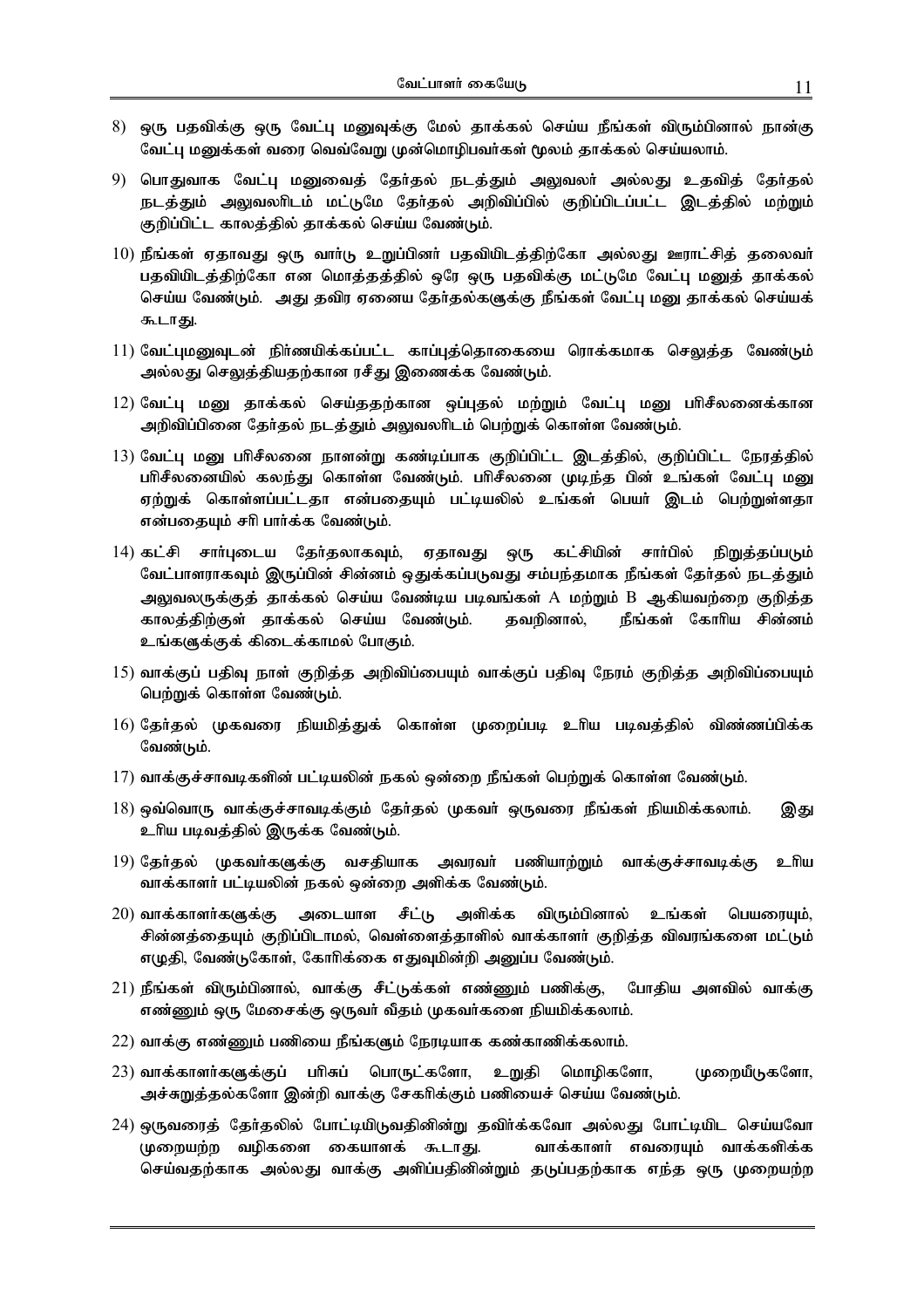செயலையும் செய்யக் கூடாது. சகவேட்பாளர் எவரையும் தேர்தலில் போட்டியிடுவதினின்றும் தவிர்ப்பதற்காக வேட்பு மனுவைத் திரும்பப் பெற நிர்ப்பந்திக்க கூடாது. இதற்காக (முறையற்ற செயல்களில் ஈடுபடக் கூடாது,

- $25$ ) நியாயமான, (முறையான தேர்தல்கள் நடைபெறுவதற்கு உதவ வேண்டும்.
- $26$ ) நேர்மையற்ற வழிகளிலும், முறையற்ற செயல்களிலும் ஈடுபட்டு, அமைதியாக நடக்கும் தேர்தல்களுக்கு நேரடியாகவோ அல்லது மறைமுகமாகவோ ஊறுவிளைவிக்கக் கூடாது.
- $27$ ) வாக்காளர்களின் மத, இன, சாதி மற்றும் மொழி உணர்வுகளைத் தூண்டி வாக்கு அளிக்கச் செய்யவோ, அல்லது வாக்கு அளிப்பதைத் தடுக்கவோ முயலக் கூடாது.
- $28$ ) சமய உணர்வுகளைத் தூண்டியோ அல்லது சமயச் சின்னங்களைப் பயன்படுத்தியோ வாக்கு சேகரிக்கவோ, வேண்டுகோள் விடுக்கவோ கூடாது.
- 29) வாக்காளர்கள் மத்தியில் மத, இன, சாதி, வகுப்பு, மொழி போன்ற பாகுபாடுகளின் அடிப்படையில் விரோதத்தையும், வெறுப்பையும் வளர்த்து அதன் மூலமாக வாக்குகள் பெறும் <u>முயற்</u>சியில் நேரடியாகவோ அல்லது மறைமுகமாகவோ ஈடுபடக்கூடாது.
- 30) சகவேட்பாளர்களின் சொந்த விவரங்கள் மற்றும் அவர்களது நடத்தை குறித்து பிரச்சாரம் எதுவும் மேற்கொள்வது கூடாது.
- 31) வாக்காளர்களை வாக்குச்சாவடிக்கு கொண்டு செல்ல வாகனங்கள் எவற்றையும் வாடகைக்கு அமர்த்தவோ அல்லது அதற்கான ஏற்பாடுகளைச் செய்யவோ கூடாது.
- 32) ஒவ்வொரு தேர்தலுக்கெனவும் நிர்ணயிக்கப்பட்ட தேர்தல் செலவினங்களுக்கு மேல் செலவு செய்யக்கூடாது, தேர்தல்களுக்குச் செலவழிக்கப்படும் தொகைக்கு முறைப்படி கணக்குகள் பராமரித்து கணக்குகளின் நகலைத் தேர்தல் முடிவு அறிவிப்பு செய்யப்பட்டதிலிருந்து முப்பது நாட்களுக்குள் உரிய அலுவலருக்கு குறிப்பிட்ட படிவத்தில் அனுப்பவும் வேண்டும். அவ்வாறு தேர்தல் செலவினக் கணக்கை தாக்கல் செய்யத் தவறும் பட்சத்தில் உங்கள் மீது தேர்தலில் போட்டியிட தகுதியின்மை நடவடிக்கை மேற்கொள்ளப்படும்.
- 33) அாசு அலுவலர்கள் எவரையம் வாக்குச் சேரிப்பகற்கோ அல்லகு வாக்காளர்களை ஈர்ப்பதற்கோ பயன்படுத்தக்கூடாது.
- 34) வாக்குச் சாவடிக்குள்ளும் வாக்குச்சாவடியின் அண்மையிலும் முறையாக நடந்து கொள்ள வேண்டும். தவறான நடவடிக்கைகளில் ஈடுபடவோ அல்லது தவறான (டிறைகளில் செயல்படவோ கூடாது.
- 35) வாக்குச்சாவடிக்கு உள்ளும் வெளியிலும் குழப்பத்தையோ அல்லது கலவரத்தையோ ஏற்படுத்தும் வகையில் நேரடியாகவோ மறைமுகமாகவோ ஈடுபடுதல் கூடாது.
- $36$ ) வாக்குப் பதிவு பகுதியில் வாக்குப் பதிவு முடிவடைவதற்கு  $48$  மணி நேரத்திற்கு முன்பாக தேர்தல் கூட்டங்கள் எதையும் நடத்தவோ, அல்லது அதற்கான ஏற்பாட்டைச் செய்யவோ கூடாது.
- 37) சகவேட்பாளர்களின் தேர்தல் கூட்டங்களுக்கு மறைமுகமாகவோ நேரடியாகவோ இடையூறு எதுவும் விளைவிக்கக்கூடாது.
- 38) தேர்தல் நடத்தும் அலுவலர் வெளியிடும் எந்த அறிவிப்பையும் முறையற்ற வழியில் திருத்துவதோ, மாற்றுவதோ, ஊறுவிளைவிப்பதோ, கிழிப்பதோ தேர்தல் குற்றம் ஆகும்.
- 40) வாக்குச் சீட்டை வாக்குச் சாவடியிலிருந்து எடுத்துச் செல்வதும் எடுத்துச் செல்ல உதவி செய்வதும் அதற்கான (ழயற்சியில் ஈடுபடுவதும் குற்றம் ஆகும்.
- 41) வாக்குப் பெட்டியினுள் (முத்திரையிடப்பட்ட வாக்குச் சீட்டுகள் தவிர ஏனைய சீட்டுகளையோ அல்லது பொருட்களையோ போடுதல் தவறாகும்.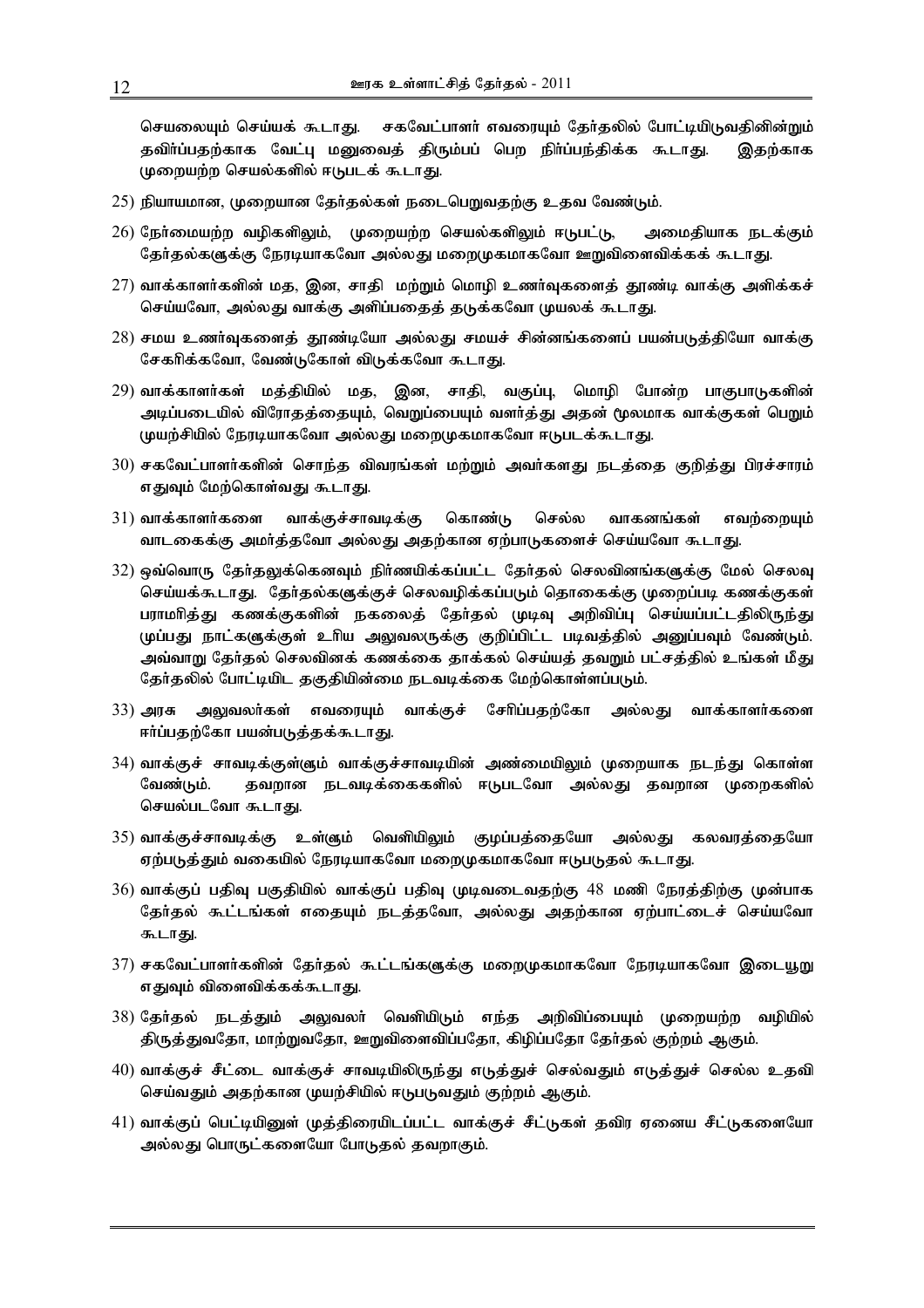- 42) வாக்குச்சாவடியின் சுவர்களிலோ அல்லது அதன் 100 மீட்டர் சுற்றுப் பகுதியிலோ எந்தவிதமான தேர்தல் விளம்பரங்களும் செய்தல் கூடாது.
- 43) வாக்குச் சீட்டை அழிப்பதும், முத்திரையிடப்பட்ட வாக்குச் சீட்டைத் திருத்துவதும், வாக்குச் சீட்டைப் பெட்டியில் போடுவதைத் தடுப்பதும், அதற்கான முயற்சியில் ஈடுபடுவதும் குற்றம் ஆகும்.
- $(44)$  வாக்குப் பெட்டிக்கோ வாக்குப் பெட்டியிலுள்ள முத்திரைக்கோ, வாக்குப்பதிவு நிலைமைக்கோ ஊறு விளைவித்தல் கூடாது.
- 45) சகவேட்பாளர்கள் குறித்து தவறான எந்த ஒரு அறிவிப்பையும் அச்சிட்டோ அல்லது எழுதியோ வெளியிடுதல் கூடாது.
- 46) ஆள்மாறாட்டத்தை மறைமுகமாகவோ, நேரடியாகவோ ஊக்குவித்தல் கூடாது.
- $47)$ கேர்கல் பணியில் ஈடுபட்டுள்ள அலுவலர் எவருக்கும் நேரடியாகவோ அல்லகு மறைமுகமாகவோ இடையூறாகவோ அல்லது அச்சுறுத்துவதாகவோ செயல்படுதல் கூடாது.

## வாக்காளரை வாக்குக்காக அணுகும் போது கடைபிடிக்க வேண்டிய சில கட்டுப்பாடுகள்

 $1)$  வாக்குப் பதிவு தினத்தன்று வாக்குச்சாவடிக்குள்ளும் வாக்குச்சாவடிப் பகுதியிலிருந்து  $100$ மீட்டர் தொலைவிற்குள்ளும் வாக்குச் சேகரிப்பது தடை செய்யப்பட்டுள்ளது.

- 2) மேலும், எந்த ஒரு நபரும் கீழ்க்கண்ட செயல்களை செய்யக் கூடாது.
- சேகரிப்பதில் வாக்காளர்களை நிர்ப்பந்தித்தல், அச்சுறுத்துதல், அ) வாக்கு மிரட்டுதல், வாக்காளர்களை வாக்குச் சாவடிக்குச் செல்வதினின்றும் தடுத்தல்.
- ஆ) வாக்குச் சாவடியிலிருந்து 100 மீட்டர் தொலைவிற்குள் தேர்தல் அலுவலகங்கள் அமைத்தல்.
- இ) வாக்குச் சாவடிக்கு அருகாமையில் அறிவிப்பு எதையும் ஒப்பமிட்டோ, ஒப்பமிடாமலோ, அச்சடித்தோ, கையால் எழுதியோ வெளியிடுதல்.
- ஈ) ஒலிபெருக்கி, மூலமாக மேற்படி பகுதியில் ஓசை எழுப்புதல், கூச்சல் மற்றும் குழப்பம் ஏற்படுத்தல், தகாத நடவடிக்கைகளில் ஈடுபடுதல்.
- உ) தேர்தல் தினத்தன்று வாக்காளர்களுக்கு உணவு அளித்தல், மது மற்றும் போதைப் பொருட்களை வழங்குதல்.
- ஊ) வாக்குச் சாவடிக்குச் செல்வதற்காக வாக்காளர்களுக்கு வாகன வசதி ஏற்படுத்தித் தருதல்.

## பகுதி -  $10$ வாக்குச்சாவடியினுள் அனுமதிக்கப்படுவோா்

வாக்குச்சாவடியினுள் கீழ்க்கண்டவர்கள் மட்டுமே அனுமதிக்கப்- படுவர்.

- அ) வாக்குப் பதிவு பணியாளர்கள்.
- ஆ) வேட்பாளர்களின் (ழகவர், வாக்குச்சாவடி (ழகவர்.
- இ) வாக்காளர்கள்.
- ஈ) கைக்குழந்தை.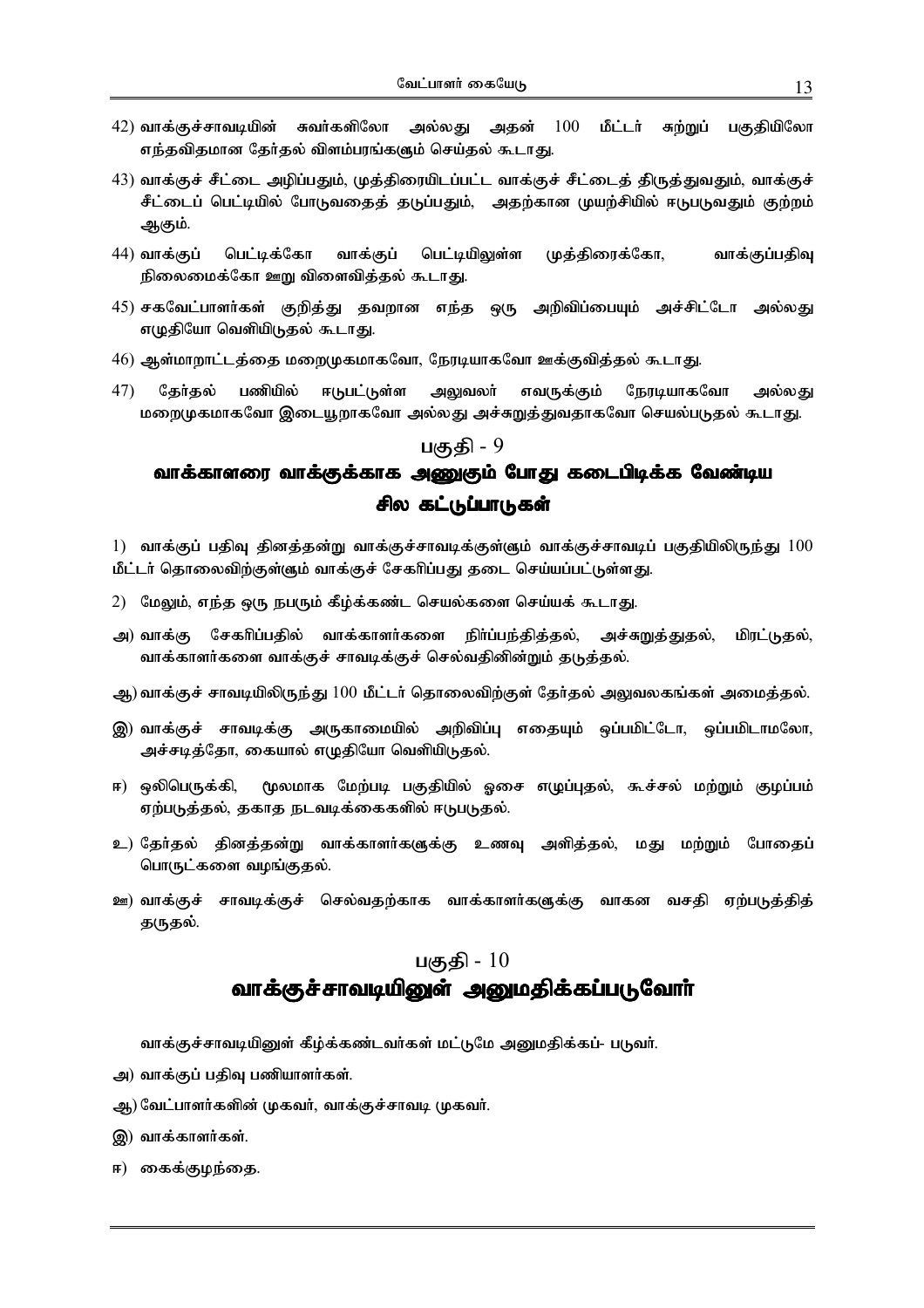- உ) மாற்றுத்திறனுள்ள, கண் பார்வை இழந்த வாக்காளர்களை வழி நடத்தும் ஒரு நபர்.
- ஊ) வாக்காளர்களை அடையாளம் காட்டும் பொதுப் பணியாளர் அல்லது ஒழுங்கை நிலைநாட்ட வாக்குச்சாவடி தலைமை அலுவலர் அழைத்தால், காவலர் அல்லது அப்பணியிலுள்ள அலுவலர்.
- எ) மாநிலத் தேர்தல் ஆணையத்தால் அல்லது மாவட்ட தேர்தல் அலுவலரால் அனுமதி அளிக்கப்பட்ட நபர்.

## வாக்குச்சாவடி முகவர்கள்

11.1. உங்கள் வாக்குப்பதிவு பகுதியிலுள்ள அனைத்து வாக்குச்சாவடிகளிலும் வாக்களிக்கும் நேரக்கில் உங்களால் நேரடியாகக் கலந்து கொள்ள இயலாது என்பதால் ஒவ்வொரு வாக்குச்சாவடியிலும் உங்கள் சார்பாக ஒரு வாக்குச்சாவடி முகவரை நீங்கள் நியமித்துக் கொள்ளலாம் என்பது ஏற்கனவே தெரிவிக்கப்பட்டுள்ளது. சட்டம் மற்றும் விதிகளுக்குட்பட்டு, தகுதியுள்ள நபர் ஒருவரை நீங்கள் (முறைப்படி, உரிய படிவத்தைப் பூர்த்தி செய்து தேர்தல் நடக்கும் அலுவலருக்கு அனுப்பி அவரது அனுமதி பெற்று ஒரு வாக்குச் சாவடி முகவரையும் அவருக்கு மாற்றாக ஒரு முகவரையும் நீங்கள் நியமித்துக் கொள்ளலாம். எனினும் ஒரு நேரத்தில் ஒரு முகவர் மட்டுமே உங்கள் சார்பாக ஒரு வாக்குச்சாவடியில் இருக்கலாம். மேற்படி வாக்குச்சாவடி முகவர் உரிய படிவத்தில் நீங்கள் ஒப்பமிட்ட அல்லது உங்களுடைய தேர்தல் முகவர் ஒப்பமிட்ட நியமன படிவத்தை வாக்குச்சாவடி தலைமை அலுவலரிடம் சமா்ப்பிக்க வேண்டும். அவர் முன்பாக வாக்குச்சாவடி முகவர் ஒப்பமிட வேண்டும். மேற்படி ஒப்பமும் அவர் உங்கள் முன் இட்ட ஒப்பமும் ஒத்திருக்க வேண்டும். இரண்டு ஒப்பங்களும் ஒத்திருந்தால் மட்டுமே வாக்குச்சாவடி கலைமை அலவலர் அவரை வாக்குச்சாவடி முகவாரக பணியாற்ற அமைகிப்பார்.

11.2. வாக்குச்சாவடி முகவர், வாக்குப் பதிவு ஆரம்பிப்பதற்கு ஒரு மணி நேரத்திற்கு முன்பாகவே வாக்குச்சாவடிக்கு சென்றுவிட வேண்டும். இதனால் வாக்குச்சாவடி தலைமை அலுவலர் வாக்குப் பெட்டியை வாக்குப் பதிவிற்காக தயார் செய்வதை நேரடியாகக் கண்காணிப்பதுடன் வாக்குப் பெட்டியின் உட்புறம் வைக்கப்படும் முத்திரைத் தாளில் முகவர் அவ்வாக்குச்சாவடிக்கென ஒதுக்கப்பட்டுள்ள வாக்குச்சீட்டுகளின் ஒப்பம் இடுவதும் இயலும். (ழதல் எண்ணையும் கடைசி எண்ணையும் வாக்குச்சாவடி (ழகவர்கள் வாக்குச்சாவடி தலைமை அலுவலாிடமிருந்து பெற்றுக் கொள்ளலாம். வாக்குச்சாவடி முகவர்கள் உணவிற்காகவோ ஏனைய காரணங்களுக்காகவோ வெளியே செல்ல நேரிடின் அவர்களுக்கு அனுமதி சீட்டு ஒன்று சீட்டை வாக்குச்சாவடி கலைமை அலுவலரால் வழங்கப்படும். மேற்படி அனுமதிச் உபயோகப்படுத்தித் தான் வாக்குச்சாவடி முகவர்கள் வாக்குச்சாவடியை விட்டு வெளியேச் செல்லவோ உள்ளே நுழையவோ இயலும் என்பதால் அனுமதிச்சீட்டை பத்திரமாக வைத்திருந்து காவலர் அல்லது வாக்குச்சாவடி தலைமை அலுவலர் மற்றும் வாக்குப் பதிவு அலுவலர்கள் கோரும் சமயத்தில் காண்பிக்க வேண்டும். ஒரு வாக்குச் சாவடி முகவர் வெளியே சென்றால் அவருக்குப் பதிலாக மாற்று முகவர் பணியாற்ற அனுமதிக்கப்படுவார். எந்த ஒரு நேரத்திலும், உங்களுக்காக ஒரே ஒரு முகவர் மட்டும் வாக்குச்சாவடிக்குள் இருக்கலாம் என்பதைத் தெரிந்து கொள்ள வேண்டும். வாக்குச்சாவடியின் அமைதியான வாக்குப் பதிவு பணிகளுக்கோ அல்லது முறையான செயல்களுக்கோ குந்தகம் விளைவிக்கும் எந்த முகவரும் வாக்குச்சாவடி தலைமை அலுவலரால் வெளியேற்றப்படலாம் என்பதையும் நீங்கள் தெரிந்து கொள்ள வேண்டும். வாக்குச்சாவடி முகவர் வாக்குப் பதிவு ஆரம்பிக்கும் ஒரு மணி நேரத்திற்கு முன்பாக வருகை தராவிட்டால், அந்த வாக்குச்சாவடியில் அவர் வருகை தராதபொழுது நடந்த எந்த ஒரு சட்ட ரீதியான செயலும் திரும்ப அவருக்காக நடத்தப்பட மாட்டாது என்பதையும் தெரிந்து கொள்ள வேண்டும்.

14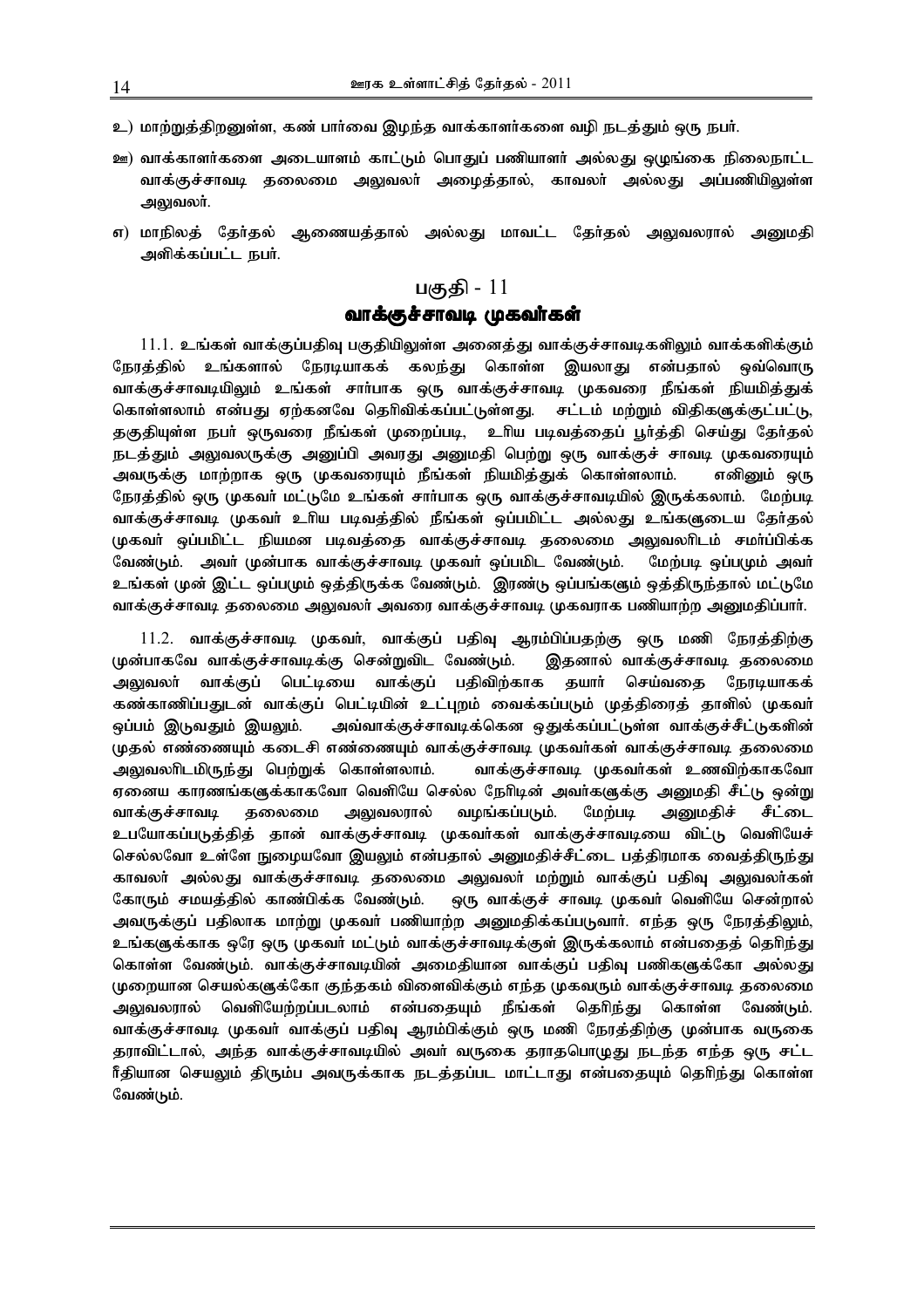## வாக்குச்சாவடி முகவரின் கடமைகள்

12.1. பொதுவாக உங்கள் தேர்தல் பணியில் உங்களுக்காக உதவி செய்வதற்காகவும், உங்களுக்காக அக்கறை எடுத்துக் கொள்வதற் காகவும் வாக்குச்சாவடியின் முகவர் உங்களால் நியமிக்கப்படுகிறார். அவர்:

- அ) ஆள் மாறாட்டம் ஏதுமிருப்பதாக கருதும்போது வாக்குச்சவாடி தலைமை அலுவலரின் கவனத்திற்குக் கொண்டு சென்று ஆள் மாறாட்டம் செய்வதைத் தவிர்க்க உதவலாம்.
- ஆ) ஒவ்வொரு வாக்குச் சாவடிக்கும் ஒதுக்கப்பட்டுள்ள வாக்குச் சீட்டுகள் மற்றும் காகித முத்திரைத்தாட்கள் ஆகியவற்றின் வரிசை எண்களைக் குறித்துக் கொள்ளலாம்.
- இ) வாக்குப்பதிவு முடிந்த பின்பு, அந்த வாக்குச்சாவடியில் பயன்படுத்தப்பட்ட வாக்குச்சீட்டுகள் மற்றும் காகித முத்திரைத் தாட்களின் வரிசை எண்களைக் குறித்துக் கொள்ளலாம்.
- ஈ) வாக்குப்பெட்டிகள் வாக்குப்பகிவிற்காக கயார் செய்யப்படுமுன் அவற்றுள், விகிமுறைகளின் கீழ் இருக்க வேண்டிய அடையாள அட்டைத் துண்டு தவிர, வேறு எதுவும் இல்லை என்பதைப் பார்வையிட்டு உறுதி செய்து கொள்ளலாம்.
- உ) வாக்குப்பெட்டிகள் வாக்குப்பதிவு ஆரம்பிப்பதற்கு முன்பும் வாக்குப் பதிவு முடிந்த பின்பும் முறையாக முத்திரை இடப்படுவதை உறுதி செய்து கொள்வதுடன் விரும்பினால் தன் முத்திரையையும் அதில் பதிக்கலாம்.

ஆனால், வாக்குச்சாவடி முகவர் அவ்வாக்குச்சாவடியில் பயன்படுத்தப்படும் வாக்குச் சீட்டுகளின் முதல் எண் மற்றும் கடைசி எண்களைக் குறித்து கொள்ளலாமே தவிர, ஒவ்வொரு வாக்காளருக்கும் கொடுக்கப்படும் வாக்குச்சீட்டின் வரிசை எண்ணை நேரடியாகத் தெரிந்து கொள்வதோ, மறைமுகமாகக் குறித்துக் கொள்வதோ கூடாது.

12.2. வாக்குக்சாவடி முகவர், வேட்பாளின் பெயர் மற்றும் அவரது தேர்தல் சின்னம் அடங்கிய எதையும் வைத்து கொண்டு வாக்குச்சாவடியினுள் பணியாற்றக் கூடாது.

12.3. வாக்காளர்களை நேரிடையாகவோ மறைமுகமாகவோ (சைகை மூலமாகவோ அல்லது சங்கேத குறிகள் மூலமாகவோ) எந்த ஒரு சின்னத்திலும் வாக்களிக்க தூண்டக் கூடாது.

12.4. தேர்தல் பணியில் ஈடுபட்டுள்ள அலுவலருக்கு எவ்வித இடையூறும் விளைவிக்கக் கூடாது.

## பகுதி -  $13$

## வாக்குச்சாவடி முகவா் கொண்டுவரக் கூடியவை

13.1. வாக்குச் சாவடி (முகவர் வாக்குச்சாவடி பணிக்கு வரும் பொழுது அவரது நியமன ஆணையுடன் கீழ்க்கண்டவற்றையும் கொண்டு வரலாம்.

- அ) அவ்வாக்குச்சாவடி சம்பந்தப்பட்ட வாக்காளர் பட்டியல்.
- ஆ) அவ்வாக்குப்பதிவு பகுதியில் இறந்து விட்ட, அப்பகுதியை விட்டு வெளியேறிய வாக்காளர் விவரம்.
- இ) அவரது உலோக முத்திரை, பேனா, பென்சில், தாள் போன்றவை.